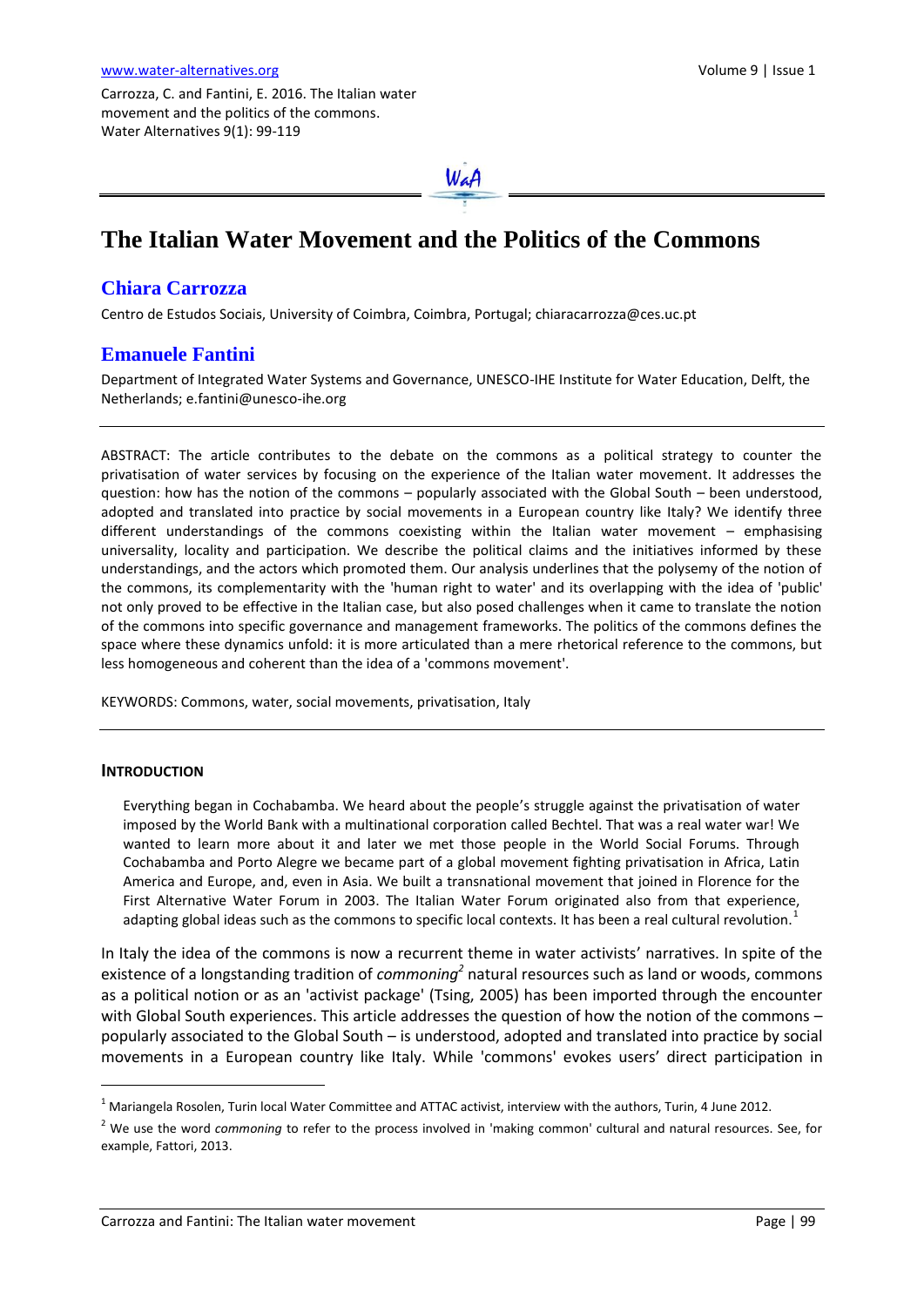resources governance and management, in countries like Italy water is mostly managed through knowledge and capital-intensive industrial services and thus 'de-socialised', namely transformed "from being contiguous to 'hidden', invisible, in its journeys and in its 'production' (management systems and technical systems), a symbol of the other 'nature', which must remain quite separate from the social life of the city" (van Aken, 2015: 2010).

The relevance and originality of the Italian case lies in three main factors. First, the Italian water movement represents one of the most inclusive and resilient mobilisations in contemporary Italy (Carrozza and Fantini, 2013). It articulated its struggle in terms of water as human right and commons, framing the fight against water privatisation as a paradigmatic battle for democracy. 'You write it water, you read it democracy' was the movement's motto during the 2011 national referendum. The referendum brought water issues to the attention of the wider public opinion and it main legacy has been a renovated emphasis on the notion of the commons in Italian politics. Second, the reference to the commons seems a peculiarity of the Italian movement compared to other European countries, where anti-privatisation struggles have been mainly framed in terms of re-municipalisation – such as in France or Germany (Kishimoto et al., 2015) and the human right to water, as in the European Citizens' Initiative (ECI) for the Right to Water launched in 2013 by the European Federation of Public Service Unions (Bieler, 2015). Third, thanks to the symbolic value of water and to the referendum victory, the notion of the commons has inspired other social movements, standing out as the dominant way to express grievances on a plurality of heterogeneous issues (labour, knowledge, internet, culture, education, soil, occupation of theatres and other public spaces) deemed under attack or enclosure by neoliberal governance. Activists advanced the idea of 'democracy of the commons' (Bersani, 2011) and 'water commons movement' (Fattori, 2013) to promote a broader alliance between these different mobilisations. Scholars have described the emerging 'commons movement in Italy' (Mattei, 2013), and "the constituent" nature of "the Italian struggle for the commons" (Bailey and Mattei, 2013), considering "the commons as an alternative to capitalism" (Ricoveri, 2011)

By referring to these phenomena as 'the politics of the commons' we focus on the political processes behind making water and other resources common. These processes are saturated with broader political ideas, agendas, repertoires of contentions and cultural representations. They are driven by political contingency, shaped by actors' subjectivities and in turn (re)shaping the movement's identity. Our Italian case study offers theoretical and practical insights relevant to the debate on the appropriateness of opposing privatisation of water services in the name of 'water as human right and commons' (Bakker, 2007; Mirosa and Harris, 2012; Perera, 2015; Sultana and Loftus, 2015).

Our thesis is that, in Italy, the notion of the commons by virtue of its polysemy has proven effective in legitimising and holding together three different political claims. These claims are informed by different understandings of water as a commons, which emphasise the dimensions of universality, locality and participation in water governance. The reference to the commons is not a mere rhetoric or a narrative expedient, since it practically contributed to influencing the trajectory of Italian water policy – in particular with the referendum – and to shaping the movement's identity. At the same time, these claims are more fluid than coherent political strategies or explicit agendas. They share several key elements – the refusal of water privatisation and commodification, a complementary reference to water as human right *and* commons, the overlapping and blurring between the commons and the public – but they are also permeated by contradictory meanings. We highlight some of the tensions arising from this polysemy, which also contributed to the difficulties of translating the notion of the commons into an effective public governance framework in the context of capital- and knowledgeintensive industrial water systems. Thus rather than establishing a unitary and wholly coherent 'water commons movement', the reference to the commons informs and legitimises a plurality of political claims, encompassed by a more elusive 'politics of the commons'.

Our analysis is historically and locally grounded in order to offer a thick description of a specific case. It draws mainly on data and materials collected within a broader research project on the Italian water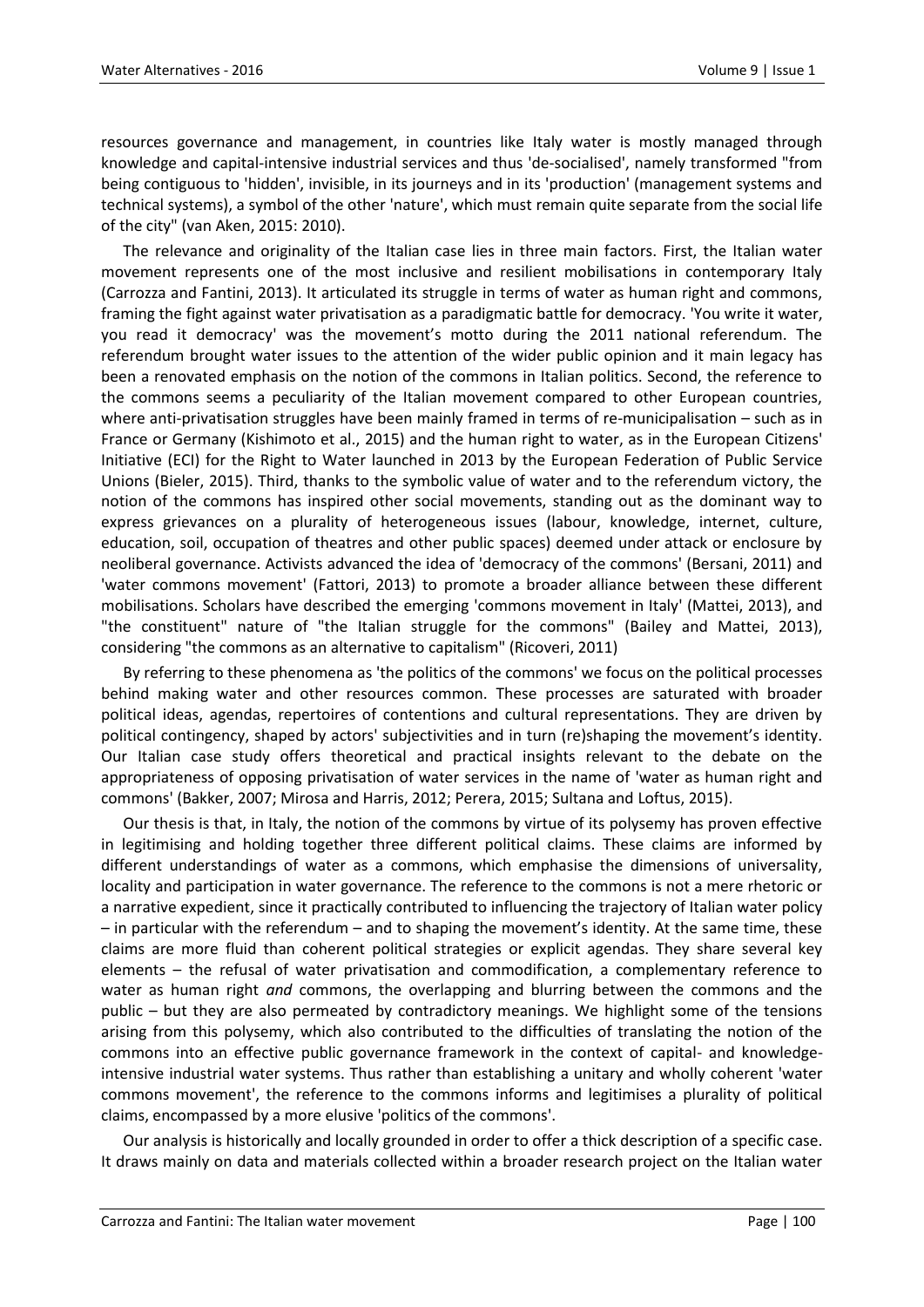movement (Carrozza and Fantini, 2013): i) the review of the Italian water movement's official documents, manifestos, audio and video material, press releases and minutes of meetings, collected from its official website and mailing list; ii) the published accounts of the movement's experience by its protagonists (Petrella 2001, Molinari, 2007; Jampaglia and Molinari, 2010; Zanotelli 2010; Bersani, 2011; Mattei, 2012); and iii) 22 semi-structured interviews with water activists conducted in different Italian regions (Piemonte, Lombardia, Veneto, Lazio, Molise, Puglia, Campania) between April 2012 and March 2013). Towards the end of that research we were confronted with the growing popularity of the notion of the commons within and outside the water movement. Therefore, we felt the need to explore this issue further, by looking retrospectively at our material in order to retrace the genealogy of the notion of the commons within the Italian movement, highlighting when, by whom and under which circumstances this notion has been mobilised. We identified and grouped a plurality of actors, meanings, scales, ideological references and political practices associated with, and informed by, the notions of the commons. Subsequently, by looking at the historical trajectory and evolution of the Italian water movement, we ascribed this plurality to three main understandings of the commons, emphasising the dimensions of universality, locality and participation in water governance. We found confirmation of the validity of this interpretative framework in the meanings that water activists associate with the commons in the semi-structured interviews, as well as in seven public seminars organised to discuss the results of our research with activists and scholars.<sup>3</sup>

Through this interpretative framework we do not want to reify the three political claims and the understandings of the commons beneath them, since they coexist and overlap throughout the experience of the movement and even within individual activists' narratives. Rather we wish to present and reinforce our main point: even within the same country and the same social movement the commons does mean different things for different people and informs a plurality of political claims. This polysemy holds both advantages and limitations for political mobilisation. We believe that a more critical and reflective analysis on this issue by scholars and activists advancing the idea of the 'water/commons movement' and the 'democracy of the commons' might ultimately benefit both water struggles and their analysis.

To set the scene for the 'politics of the commons' we start by recalling the main features of the reform of the Italian water sector and the historical trajectory of the Italian water movement. Subsequently, we describe the three political claims informed by different understandings of the commons that coexist and overlap within the Italian water movement: water as a commons of humankind, water as a commons of the territory, and water as a commons beyond the state and the market. In the conclusion, we recapitulate the elements of commonality and of divergence of these political claims, and discuss the theoretical and practical implications for the broader debate about opposing water privatisation in the name of human rights and the commons.

#### **WATER SERVICES REFORM AND WATER MOVEMENTS IN ITALY**

Reform in the Italian water services started in the 1990s. It aimed to overcome problems perceived to be associated with the traditional local public management model, which was grounded in a strong relationship between municipalities and local water firms, operating mainly as agencies of local governments. The model was to be changed through an incremental adoption of a market-oriented mode of governance, based on competition and on local public regulation. The reform process has been very complex because of overlapping between sectoral (specifically related to water management) and general (related to all local public services) regulation. Moreover, the European Union has been very active in this policy area since 1990; and Italy's national legislation has passed through several

 $^3$  Seminars were held between October 2013 and February 2014 in Turin, Milan, Reggio Emilia, Florence, Rome and Termoli.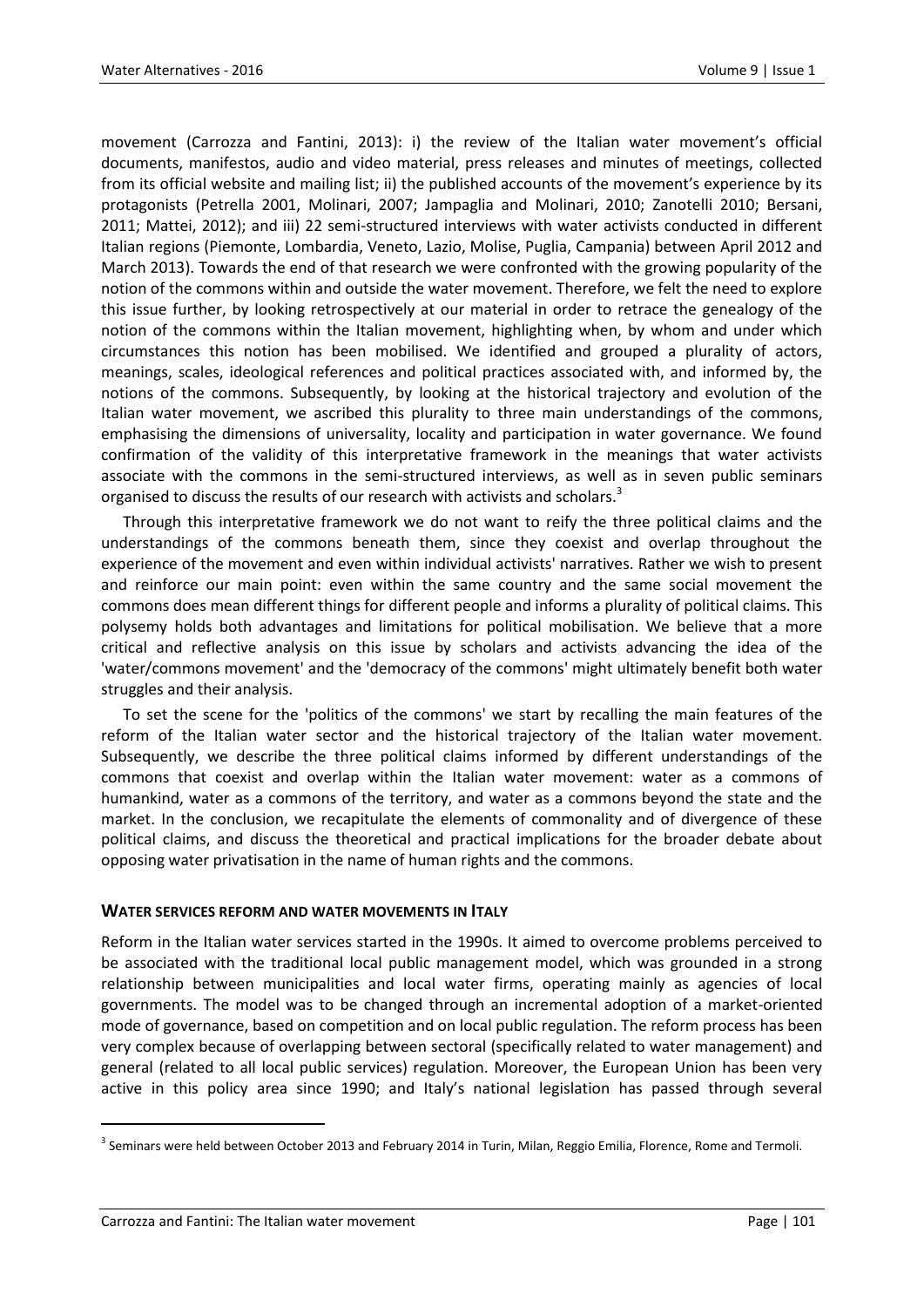contradictory changes for at least two decades (Carrozza 2011). For some insight in Italy's water policymaking without lingering into the complexity of the process we recall the periodisation into three periods proposed by Carrozza $^4$  (2011, 2013).

In the first period (1994-2000) the main concerns of national policy-makers were the efficiency and size of the Italian water utilities. The EU aimed at promoting competitiveness in the markets of the local and national public services, such as energy, transportation and communication. Italian legislation was mainly aimed at stimulating the industrialisation of the water sector by encouraging the vertical and horizontal integration of utilities, framing a rather soft type of regulation as for water governance (Carrozza, 2013). The reform widened the traditional municipal scale of water planning and management and unified the activities of supply, distribution and sewage treatment – which were previously often realised by different utilities operating in the same municipality – in order to comply with the paradigm of Integrated Water Resources Management (IWRM). The financing of the sector switched from general taxation to the 'full cost recovery' model. The legislation of this period introduced a distinction between the property of water and infrastructures – remaining public – and the water services, which had to be operated by a limited company, whether publicly or privately owned. This left ample space for local government choices in terms of the delivery models of the services.

A second phase (2001-2010) coincides approximately with the local implementation of the reform, and with a wider public debate on the governance of the water sector and on service delivery models and regulation. Within this debate, a central role was played by the local and regional governments, in charge of the implementation of the reform. A key concern for the national government in this phase was fostering competitiveness within the sector, also in order to align national practices to the mainstream political orientation of the European Union.<sup>5</sup> However, local governments managed to resist the national guidelines, perceived as a way to promote the gradual privatisation of the sector, by adopting contrasting local guidelines. In this respect, the reform stimulated a number of conflicts between jurisdictions operating at different scales, with recurrent judicial actions from 2000 onwards. At the heart of these conflicts is either the wish of local governments to preserve their previous autonomous control of the sector or to create new spaces for action in the water sector.<sup>6</sup>

The establishment at the national level of a popular movement opposing the privatisation of water services was the key element marking the water policy-making in this period. While a movement of opinion around water started to emerge in Italy in the late 1990s (see the following section), it was during the first decade of the 2000s that the popular opposition became stronger and more organised. This movement, coming to be organised in the Forum Italiano dei Movimenti per l'Acqua (Italian Water Movements Forum, hereafter the Forum) in March 2006, encompasses a wide social coalition of alterglobalisation networks, development NGOs, environmental groups, trade unions, civic committees, local authorities, consumers associations, missionaries and parishes. The Forum's very first activity was the promotion of a citizen's initiative bill for the re-publicisation of the water services, signed by more than 400,000 citizens and presented in Parliament in July 2007. The Parliament did not follow up the proposal. However, the draft bill was instrumental in defining and consolidating the movement's discourse on water, becoming its official manifesto (Bersani, 2011). It also developed the Forum's

 $<sup>4</sup>$  For other analyses on the Italian water reform see, for example, Massarutto and Ermano, 2013.</sup>

<sup>&</sup>lt;sup>5</sup> During the same years, the Directive on services in the internal market (commonly referred to as the Bolkestein Directive), aiming at establishing a single market for services within the European Union (EU), was under discussion.

<sup>&</sup>lt;sup>6</sup> The Constitutional Court has been frequently involved by Regions contesting national legislation as interfering in the regional exclusive competences, as well as by the national Government against episodes of regional legislations in conflict with the national regulations.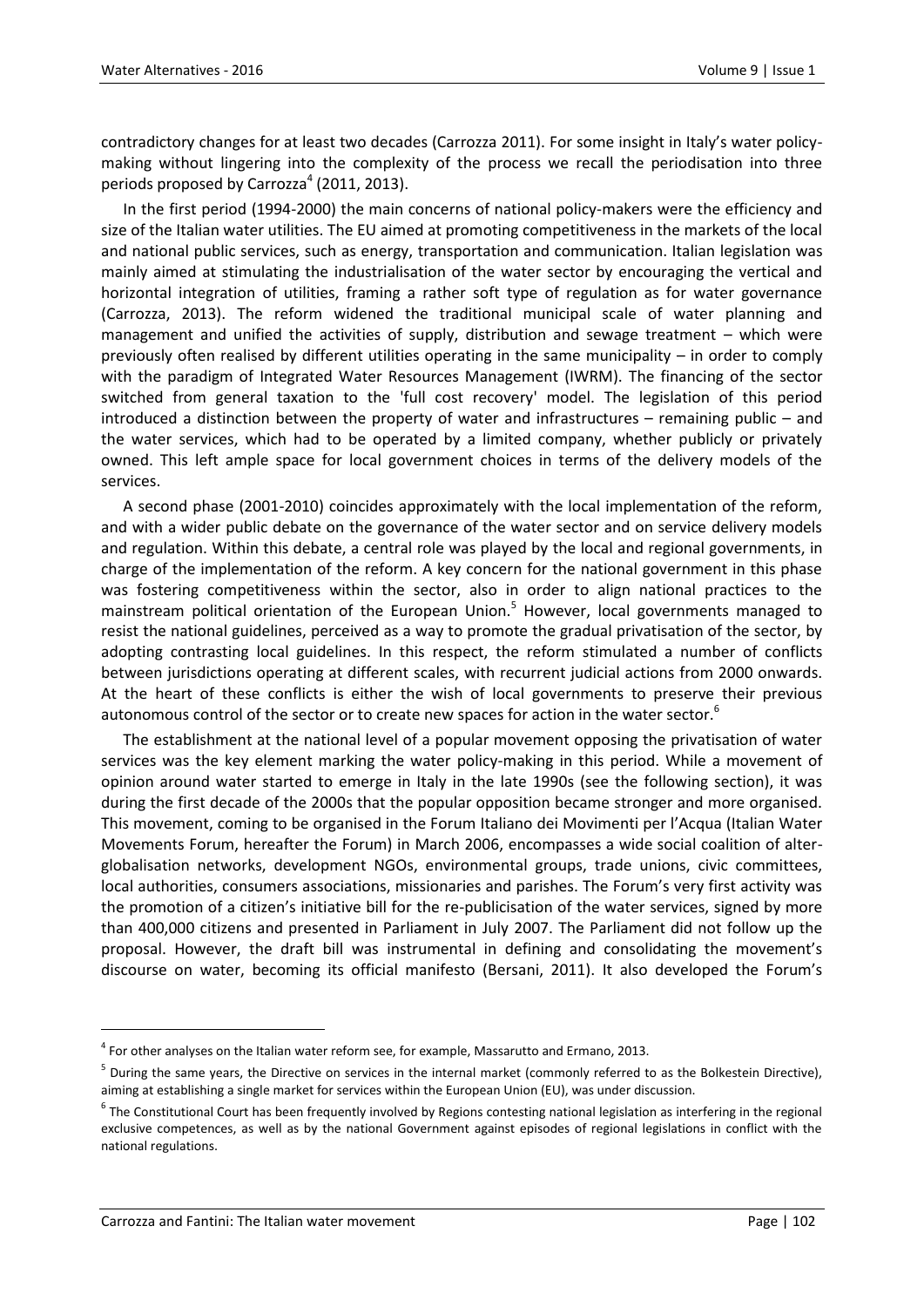organisational capacities, which later proved crucial in the complex institutional process needed to propose questions for a national referendum.

A third phase (2011 onwards) covers the events around the national referendum held in 2011 (Carrozza 2013), as well as the subsequent gradual disappearance of water issues from the national public debate. The two questions proposed by the Forum related to 1) the abolition of the obligation to use the call for tenders as ordinary procedure to contract out the local public services included in the so-called 'Ronchi Decree'<sup>7</sup> and 2) the abolition of the 7% profit rate in the tariff of the water service. $^8$ These questions were aimed at opposing the tightening of regulations concerning local public services that occurred during Berlusconi's fourth cabinet.

While in the weeks before the vote mainstream media neglected or explicitly silenced the information about the referendum's topics, in the end the turnout and outcome were exactly what promoters of the referendums had hoped for. The turnout of 54.8% was enough to secure the victory of the 'yes' campaign on the issues proposed, with 95.3% in support of the local public services contracting out question, and 95.8% on the water tariffs question. In terms of participation, the referendum represented a largely unforeseen success. In the 24 referendums held in the country since 1997 the required quorum of 50%+1 of the voters had not been attained.

The 2011 referendum was held in rather intricate political circumstances (Carrozza, 2013) and attributing the great turnout just to the water issue is therefore simplistic. Nevertheless, it has been widely recognised that the discourse on 'water as human right and commons' as proposed by the Forum during the campaign<sup>9</sup> – facilitated popular identification with the water movement (Mazzoni and Cicognani, 2013). It turned the struggle for water into a paradigmatic battle for democracy in Italy. According to a survey conducted by Demos in July 2011, a month after the referendum, the expression *bene comune* – which in Italian expresses both the idea of 'commons' as resources and 'common good' as the goal of political action – ranks at the fourth place among the most successful words in the Italian political vocabulary, while it did not appear in the ranking of the previous years (Demos and Pi, 2011).

Following the experience of the Forum, the reference to the notion of the commons has inspired other social movements and mobilisations (Bailey and Mattei, 2013). The reference to the commons has been adopted also by local institutions, appointing for instance 'commons councillors' such us the municipalities of Naples, Venice and Messina, and by political parties, referring to the commons in their very names or in their official electoral programmes. Moreover, a growing body of literature by scholars and activists on the topic has emerged (Mattei, 2012; Rodotà, 2012; Pennacchi, 2012; Marella, 2012; Vitale, 2013; Lucarelli, 2013).

We suggest that such popularity has been fostered by the coexistence of different understandings of the commons, rooted in the political agendas and backgrounds of the components of the Italian water movement. In the following section we discuss these understandings and the plurality of claims.

#### **THREE UNDERSTANDINGS OF WATER AS A COMMONS**

Table 1 presents in a synthetic fashion the main elements of the three understandings of the notion of the commons that coexist and overlap within the Italian water movement. The following subsections describe each of them in detail, while the concluding section discusses the commonalities and ambiguities among them.

 $^7$  Art. 23 bis of the Law 133/2008 modified from the art. 15 of the Law 166/2009.

 $^8$  Art. 154 of the Legislative Decree 152/2006, the so-called Environmental Code.

 $^9$  Synthesised by the motto 'Si scrive acqua si legge democrazia' ('You write it water, you read it democracy').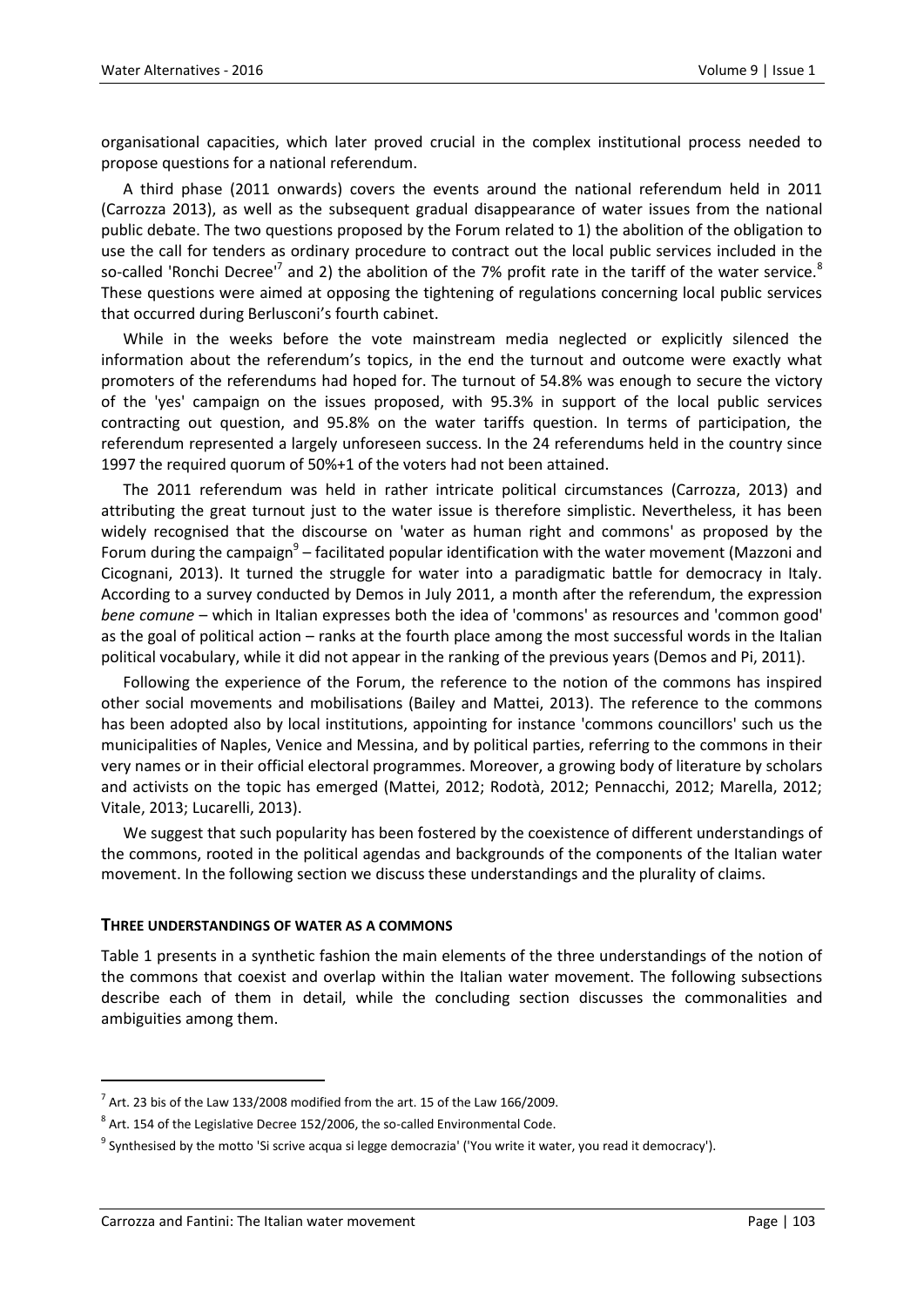|                                                             | Water as a commons of<br>humankind                                                                                                                                    | Water as a commons of<br>the local territory                                                                                                                                                                                                                                                        | Water as a commons<br>beyond the state and the<br>market                                                                                                  |
|-------------------------------------------------------------|-----------------------------------------------------------------------------------------------------------------------------------------------------------------------|-----------------------------------------------------------------------------------------------------------------------------------------------------------------------------------------------------------------------------------------------------------------------------------------------------|-----------------------------------------------------------------------------------------------------------------------------------------------------------|
|                                                             | (universality)                                                                                                                                                        | (locality)                                                                                                                                                                                                                                                                                          | (participation)                                                                                                                                           |
| Main actors                                                 | International<br>development NGOs,<br>Italian Committee for the<br>World Water Contract,<br>alter-globalisation<br>groups, missionaries and<br>other Catholic groups. | Local authorities, trade<br>unions, consumers'<br>associations, local<br>sections of national<br>parties, local political<br>movements, and civic<br>committees.                                                                                                                                    | Social movements and<br>radical left groups<br>(formerly alter-<br>globalisation);<br>Left-wing jurists<br>belonging to the Rodotá<br>Committee.          |
| Political claims                                            | Promoting a 'new water<br>culture' and international<br>solidarity against water<br>commodification.                                                                  | <b>Upholding local</b><br>governance of water<br>services.                                                                                                                                                                                                                                          | Advocating new forms of<br>democracy and citizens'<br>participation.                                                                                      |
| Theoretical/<br>ideological<br>references                   | International democracy,<br>representative<br>democracy, human rights.                                                                                                | Local democracy,<br>decentralisation,<br>subsidiarity.                                                                                                                                                                                                                                              | Participatory/direct, post-<br>representative<br>democracy.                                                                                               |
| Initiatives                                                 | Information, education<br>and cultural campaigns<br>International solidarity<br>projects for access to<br>water in the Global<br>South.<br>International advocacy.    | Legal and political<br>struggles against national<br>and regional laws<br>fostering privatisation<br>and scaling up of water<br>services governance and<br>management.<br>Campaigns in defence of<br>local public water<br>(springs, local aqueducts)<br>against bottled water/<br>commodification. | Participatory water<br>management in the<br>context of re-<br>municipalisation (Naples).<br>Civil obedience campaign<br>to self-reduce the water<br>bill. |
| Influence on the<br>movement's<br>structure and<br>identity | Participation in<br>transnational networks<br>and international events.                                                                                               | Emphasis on autonomy of<br>local water committees                                                                                                                                                                                                                                                   | Networking with other<br>commons movements.<br>Emphasis on horizontality<br>and consensus in the<br>Forum's internal<br>organisation.                     |

Table 1. Different understandings of the commons in the Italian water movement.

## **Claiming universality: Water as a commons of humankind**

The first understanding of the commons emphasises universality. The reference to water as a commons of humankind represents a central element in the discourse of the Italian water movement since its very beginning. This formula implies a reference to the idea of universality which resonates the human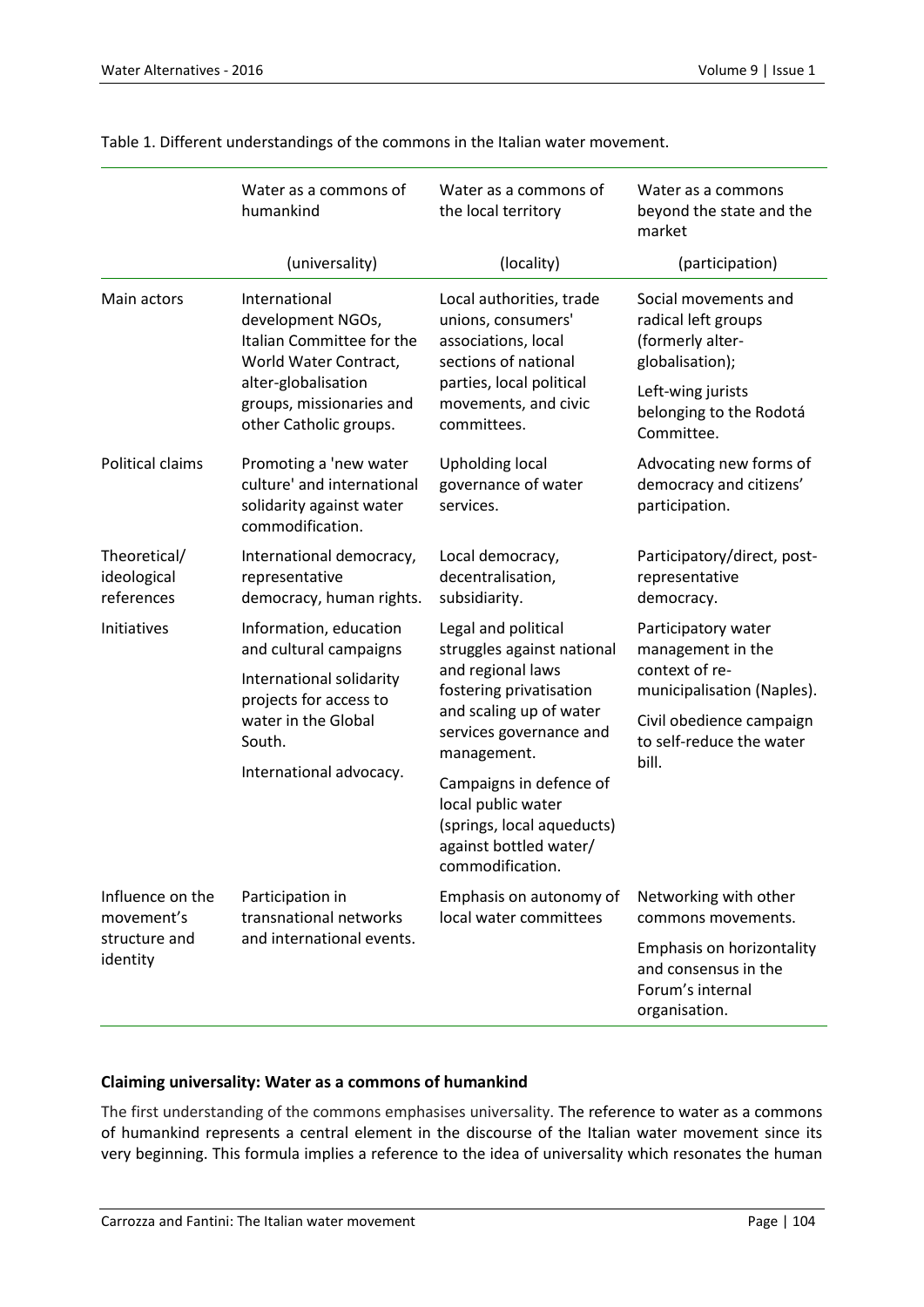rights discourse and goal of "universal access of every individual to a sufficient amount of clean and safe water to live a healthy life, regardless of ability to pay" (Mirosa and Harris, 2012). It speaks to the actors traditionally engaged at international and transnational level such as development NGOs, alterglobalisation activists or missionaries. These ideas are influenced by critical readings of development and neoliberal globalisation (Klein, 1999; Shiva, 2002), and echo other formulas adopted by international water activists such as Maude Barlow, considering water as "common heritage of all humans and other species, as well as a public trust that must not be appropriated for personal profits or denied to anyone because of inability to pay" (Barlow, 2008). The movement's first steps were inspired by the Water Manifesto promoted by Riccardo Petrella (Petrella, 2001) an Italian economist working at the European Commission in Brussels and teaching at the Université Catholique de Louvainla-Neuve. The Manifesto called for the establishment of a World Water Contract inspired by the recognition of water as a "commons of humankind" (Petrella, 2011: 105). The Manifesto began to circulate in Italy in the late 1990s, becoming the main cultural reference for the Italian water movement. It inspired some international development NGOs, alter-globalisation groups and a few leftwing and environmental activists that, in 1998, gave birth to the Italian Committee for the World Water Contract (CICMA) (Jampaglia and Molinari, 2010). CICMA's document echoes Petrella's Manifesto by acknowledging water as a "commons of humankind, for the right to life" (Petrella, 2001: 132) or "a public common good, a world heritage" (Petrella, 2011: 134). Since its foundation the Italian water movement has emphasised the global dimension of water issues, claiming the universal right to access to water, and contesting the market-oriented policies of World Bank and the International Monetary Fund, as well as the controversial large dam projects in the Global South. As an alternative, by referring to water as a commons of humankind, the movement advocates for a model based on "the principles of solidarity and international cooperation", symbolically assigning to humankind "the responsibility for the protection of both the ecosystems and of the rights of present and future generations" (ibid).

The universalist understanding of the notions of commons led the Italian water movement to initially focus on global issues, rather than explicitly engaging in the national debate about water sector reform in Italy. By calling water a human right and commons of humankind, the movement initially situated its activity in the cultural and pedagogical spheres, with the goal of promoting 'a new water culture' to counter neoliberal globalisation and privatisation. In the words of Rosario Lembo, former spokesperson of an NGOs' network and among the CICMA founders:

Our main goal was to promote a new water culture (…). We wanted to raise awareness about the big issues that as NGOs we were witnessing in the Global South: big dams, privatisation, lack of access to clean water for millions of poor. We wanted to promote international solidarity on these issues (…) While attending the Social Forum in Porto Alegre in 2001, we established a relation with the social and indigenous movements fighting in defence of their commons – land, water, forest... particularly in Latin America. Those struggles for the commons inspired our struggle in Italy too. In fact, through this cultural operation, we also wanted to put the issue of water at the top of the political agenda in Italy.

The idea of 'a new water culture' inspired by the notion of water as a commons of humankind has been translated in two main strands of activities, reflecting specific interests, knowledges and repertoires of contention of the main actors initially involved in the movement: international development NGOs and alter-globalisation groups.

First, the movement promoted cultural, educational and pedagogical initiatives – such as video and photo exhibitions and educational campaigns and publications – targeting schools, associations, youth groups, parishes and other institutions. CICMA and the NGO CEVI (International Volunteers Centre, Udine) in 2001 launched the national education campaign 'Water commons of humankind' and a photo

 $^{10}$  Rosario Lembo, CICMA, interview with the authors, Milan, 7 April 2012.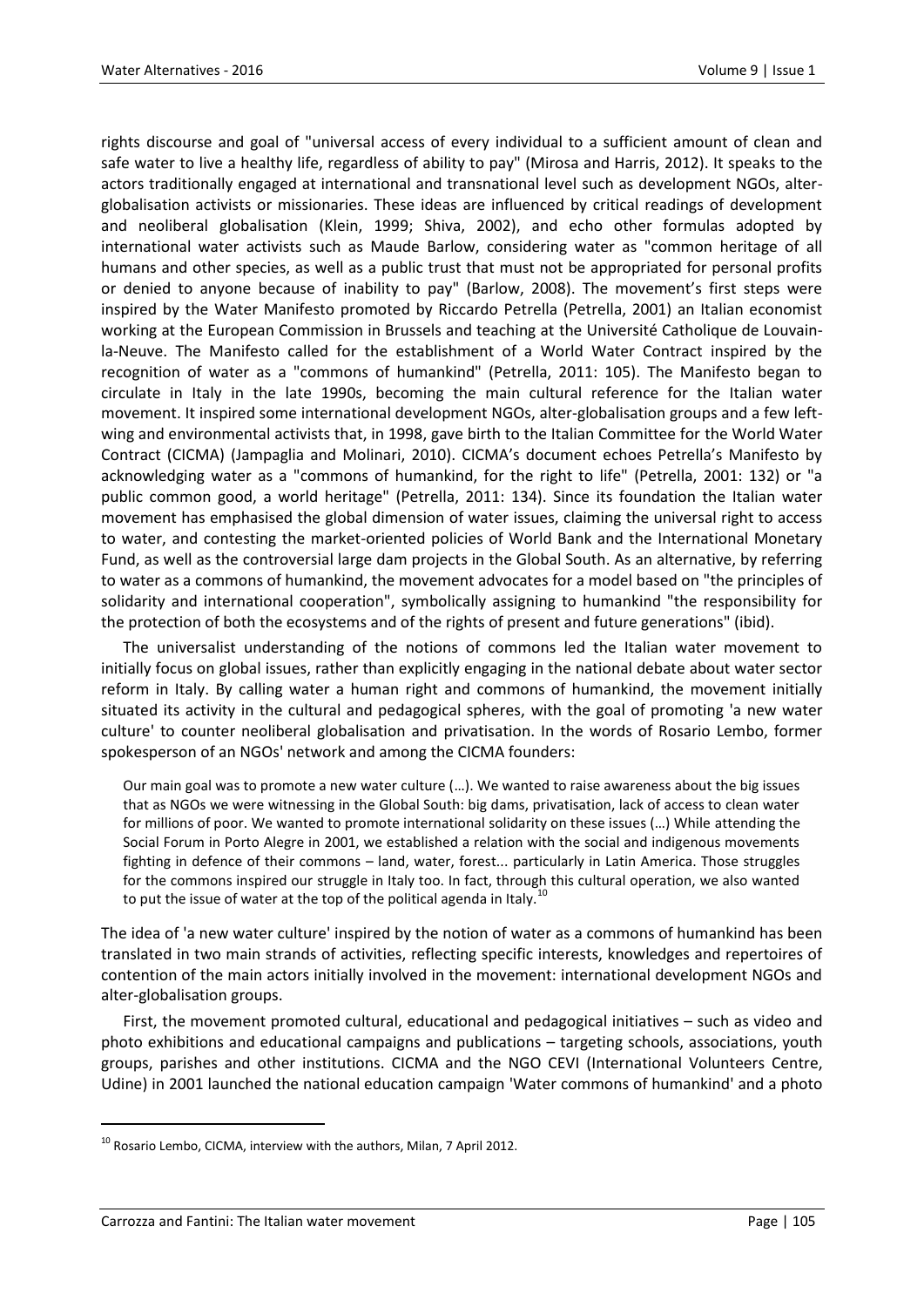exhibition of the same name with the photo agency Contrasto in 2003. The campaign advocates for the acknowledgment of water as human right and commons, emphasising the symbolic, spiritual and cultural dimensions of water, and promoting practices of active citizenship and international solidarity for the access to water for all (CEVI, 2003). Many other Italian NGOs have undertaken similar activities on the same topics, including missionaries' groups and specific institutions such as the University of the Common Good and the Faculty of the Water created by the CICMA (Ciervo, 2009).<sup>11</sup>

In this context, Catholic groups and institutions that, in the past, contributed to the alterglobalisation movement, such as missionary Alex Zanotelli or a few faith-based NGOs, were particularly active. They emphasised the cultural and spiritual dimensions of water issues, including ethical issues linked to privatisation and international solidarity, also by virtue of the resonance between the commons and the notion of the common good that is one of the pillars of Catholic Social Doctrine (Fantini, 2014). The moral dimension associated with the notion of commons and the perception of privatisation as violating a basic human right have also been identified among the main motives behind active participation in the Italian water movement during the 2011 referendum campaign (Mazzoni and Cicognani, 2012). These cultural and education initiatives were considered instrumental in fostering support to international solidarity and cooperation for access to water in the Global South.

Beside NGOs' traditional development projects, the understanding of water as a common good of humankind inspired several local authorities to promote international solidarity initiatives on water, funded through the devolution of one cent of euro per metre cube of water tariffs. Financial schemes such as these have been adopted by the Autorità di Ambito Territoriale Ottimale (AATO) $^{12}$  of Turin, through the School of International Training on water management Hydroaid, the AATO of Venice and the AATO of Florence, through the Foundation Right to Water. The citizens' initiative bill launched by the Forum for the re-municipalisation of the water service (2006) proposed the application of a similar mechanism at national level, with the creation of an International Solidarity Fund aimed at supporting international cooperation projects funded through a levy of 1% on the water tariff and one cent on every bottle of mineral water sold (Article 11). Similarly, the European Citizens' Initiative (ECI) on the Right to Water and supported by the Forum affirms that "water is a public good and not a commodity" and calls for the EU, inter alia, to "incorporate into its development policy the achievement of universal access to water and sanitation" through an increase of the public aid funds and the promotion of public-public partnerships, "according to the principles of non-profit and solidarity between utilities and workers in the water sector in different countries".<sup>13</sup>

A second strand of practices associated with the claim of water as a commons of humankind is related to the participation by the Italian water movement to international and transnational alterglobalisation networks. Representatives of the Italian water movement attended the periodic meetings of the World Social Forum and promoted international water marches in the Balkans (2003), Central America (2008), Turkey (2009) and the Palestinian territories (2011). The Italian water movement played a key role in organising the first Alternative World Water Forum in Florence in 2003 to boycott the official World Water Forum organised every three years by the World Water Council and supported, among others, by the World Bank and national governments and multinational corporations with significant stakes in the global water market. Through these initiatives, the Italian water movement joined the international advocacy activities in favour of the recognition of water as human right, within

 $11$  A non-exhaustive review of these publications compiled by CEVI accounts for 23 books, 12 educational booklets, three role games, eight videos and five photo exhibitions produced between 2001 and 2008 in support of the campaign 'Water commons of humankind' by NGOs (CEVI, n.d.).

<sup>&</sup>lt;sup>12</sup> The Autorità di Ambito Territoriale Ottimale is the administrative body, composed by local governments, that is in charge of planning water management in each of the local areas in which the national water system has been reorganized since 1990s.

<sup>&</sup>lt;sup>13</sup> More information can be found at **www.right2water.eu** (accessed on 27 May 2013).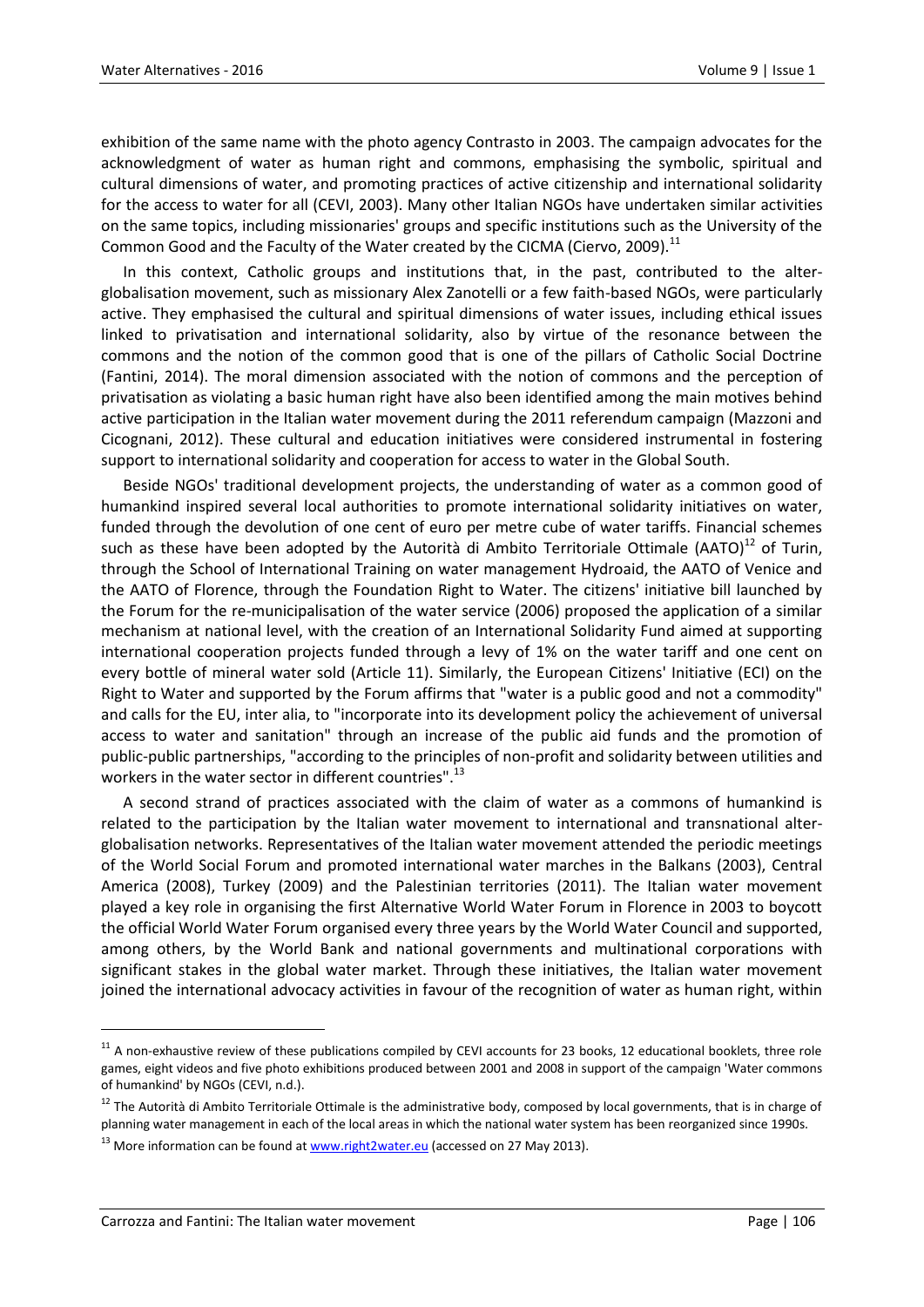the UN system, the World Water Forum and by European Institutions, and for the exclusion of water services from the competence of the World Trade Organisation. For instance, CICMA lobbying activities at the European Parliament led to the adoption in 2006 of a resolution on the fourth World Water Forum of Mexico City, acknowledging water as 'commons of humankind'<sup>14</sup> and calling for public management of water services. They also facilitated the creation of parliamentary networks and associations of elected representatives for water, such as the World Assembly of elected representatives and citizens for water which gathered in Brussels on 18-20 March 2007. These efforts contributed to paving the road for the explicit recognition of the right to water by the United Nations, with the 2010 General Assembly and Human Rights Council resolutions.

The idea of water as a commons of humankind is mainly associated with a governance model that is essentially public. Public authorities, both at national and international level, are considered the main duty bearers to ensure the right to water. Here the notion of commons overlaps and tends to be conflated with the idea of public water governance and management. Petrella's Manifesto, for instance, affirms "water should be acknowledged by law as a common public good. Water should be publicly owned and managed" (Petrella, 2001: 136). Along the same lines, the final declaration of the Alternative World Water Forum in Florence states first that "water should be considered as a commons belonging to all human beings and living creatures" and later that "property, governance and political control of water (in particular of water services) should be and remain public, under direct responsibility of public authorities" (Alternative World Water Forum, 2003). Besides national governments, emphasis is laid upon international institutions, promoting the idea – both within the movement and in the public opinion – that local-level actions are not enough to ensure the protection of the commons, and that these struggles should have a supranational and transnational perspective and scope as well. Proposals are launched for the establishment of international authorities with powers to impose sanctions on the violations of the human right to water, such as the 'World Water Court', the 'World Forum on Economic and Social Water Rights' (Petrella, 2001) or a 'World Observatory for Water Rights' (Molinari, 2007). International public institutions are entrusted with the responsibility to provide access to water on a global scale, and particularly in developing countries. The final declaration of the Florence Forum calls for a reform of multilateral financial institutions like the World Bank and the regional development banks, and the promotion of public-public partnerships.<sup>15</sup>

To sum up, by claiming water as a commons of humankind, the Italian water movement promotes patterns of re-socialisation of water as a natural resource and source of life, emphasising its cultural and moral dimensions, and looking at the global scale of the problems, with particular reference to the issue of access to water in the Global South. This formula also contributed to reinforce the selfrepresentation of the movement as a transnational actor, importing the idea of the commons from other experiences – particularly those of the indigenous struggles in the Global South – and adapting it to the specificities of the Italian context.

#### **Claiming locality: Water as a commons of the territory**

A second understanding of water as a commons develops around the practices, values and discourses focused on the idea of 'local territory'. This understanding was particularly relevant, on the one hand, in the water struggles among local governments and organised local groups (civic committees, consumers' associations, environmental associations, trade unions) that were worried about the consequences of

<sup>&</sup>lt;sup>14</sup> The resolution can be found at [www.europarl.europa.eu/sides/getDoc.do?type=TA&language=EN&reference=P6-TA-2006-](http://www.europarl.europa.eu/sides/getDoc.do?type=TA&language=EN&reference=P6-TA-2006-0087) [0087](http://www.europarl.europa.eu/sides/getDoc.do?type=TA&language=EN&reference=P6-TA-2006-0087) (accessed on 30 January 2016).

 $15$  The final declaration of the first alternative forum is available on the CICMA website.

<http://contrattoacqua.it/documenti/forum-alternativi-mondiali-sulla-acqua/firenze-2003/>(accessed on 25 November 2015).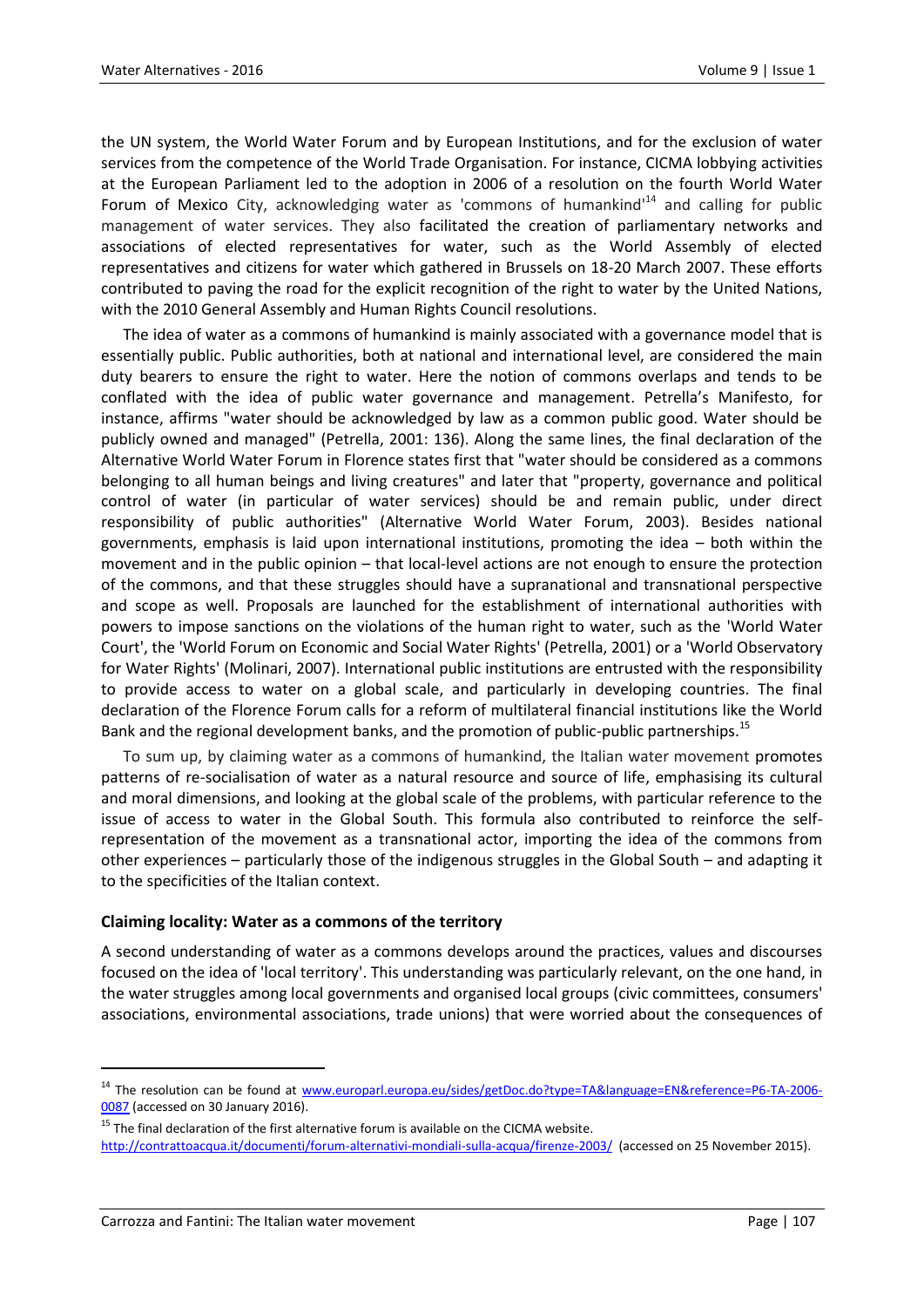outsourcing water management to private companies and, on the other, in the struggles that opposed local governments to national and regional ones.

Water as a commons of the local territory is presented as an antidote to the widespread perception of expropriation of local sovereignty by strong, non-local actors (national or regional governments, multinational water utilities, banks and so on) through the processes of privatisation and commodification of local resources (including water springs). Local territory is identified as the most suitable scale for water management, and promotes local communities' ownership of water. The notion of the commons is combined with more traditional discourses about localism, self-government and subsidiarity, giving new life to federalist political projects inspired by participatory local democracy ideas and aiming at generating forms of production and consumption based on conviviality, solidarity and sustainability (Magnaghi, 2006). This emphasis on the local community fostered unprecedented coalitions against the privatisation of water services (Fantini, 2013) since both centre-right and centreleft politicians joined the struggle. At the local scale, water issues started to be identified as nonpartisan or, at least, beyond the traditional left-right opposition and, in some cases, even beyond the public vs. private dichotomy. This position has been expressed, for example, by the founder of the International Slow Food Movement, Carlo Petrini (Petrini, 2010), as follows: "the management of the commons should be accomplished by actors locally rooted, aiming at the development of the territory and at the protection of its people's interests and rights".

However, more often, the notion of the commons is used in conjunction with that of human right to legitimate primarily public management of water services at the local scale. The latter observation emerges both from the official declarations produced by local governments and from the observation of the practices of resistance put in place by the same actors particularly during the reform implementation phase. For example, the Declaration of Rome<sup>16</sup> of December 2003 (signed by the city of Rome and the mayors of several other Italian and European cities, as well as from representatives of civil society and of the political elite at the end of a gathering jointly promoted by the Italian water movement and the city of Rome), water is defined as 'an inalienable human right', and as a 'commons' whose management and governance need to be kept public. The same document also mentions the aim of fostering a local democracy for water, with committees of citizens with the role of supporting and strengthening the institutions of representative democracy. The materials and initiatives<sup>17</sup> around the definition of the National Coordinating Committee 'Local Authorities for Water as a Commons and for the Public Management of Water Services', whose creation was formalised during a national event organised in Palermo on May 14th, 2009, also refers to water as a commons and as a public service, and expresses support towards local management.<sup>18</sup>

Local authorities – particularly small and medium-size municipalities and elected representatives in local assemblies – often found local movements as important allies in opposing water legislation and policies perceived as detrimental to local prerogatives, coming both from national regulations for the sector and, in some cases, from regional ones. An example of a conflict of this kind is the struggle between local municipalities and the Region Lombardia after the regional legislation of 2006 (Regional Law 18, 2006), forbidding in-house provision for water services in order to favour the scaling up of local utilities (Carrozza, 2010). Led by the municipality of Cologno Monzese, the regional committee 'Water as a commons', composed of a number of local governments in the Region, was established and started to campaign for a regional referendum against some articles of Law 18/2006. Eventually, after lengthy

<sup>16</sup> See [http://contrattoacqua.it/public/upload/1/2/tab\\_elms\\_docs/1327829932dichiarazione-roma.pdf](http://contrattoacqua.it/public/upload/1/2/tab_elms_docs/1327829932dichiarazione-roma.pdf) (accessed on 19 November 2015).

<sup>&</sup>lt;sup>17</sup> Se[e www.acquabenecomune.org/spip.php?article=211](http://www.acquabenecomune.org/spip.php?article=211) (accessed on 19 November 2015).

<sup>&</sup>lt;sup>18</sup> See for example the 'statute of the association' at  $\frac{http://bit.ly/102eYFY}{http://bit.ly/102eYFY}$  (accessed on 19 November 2015).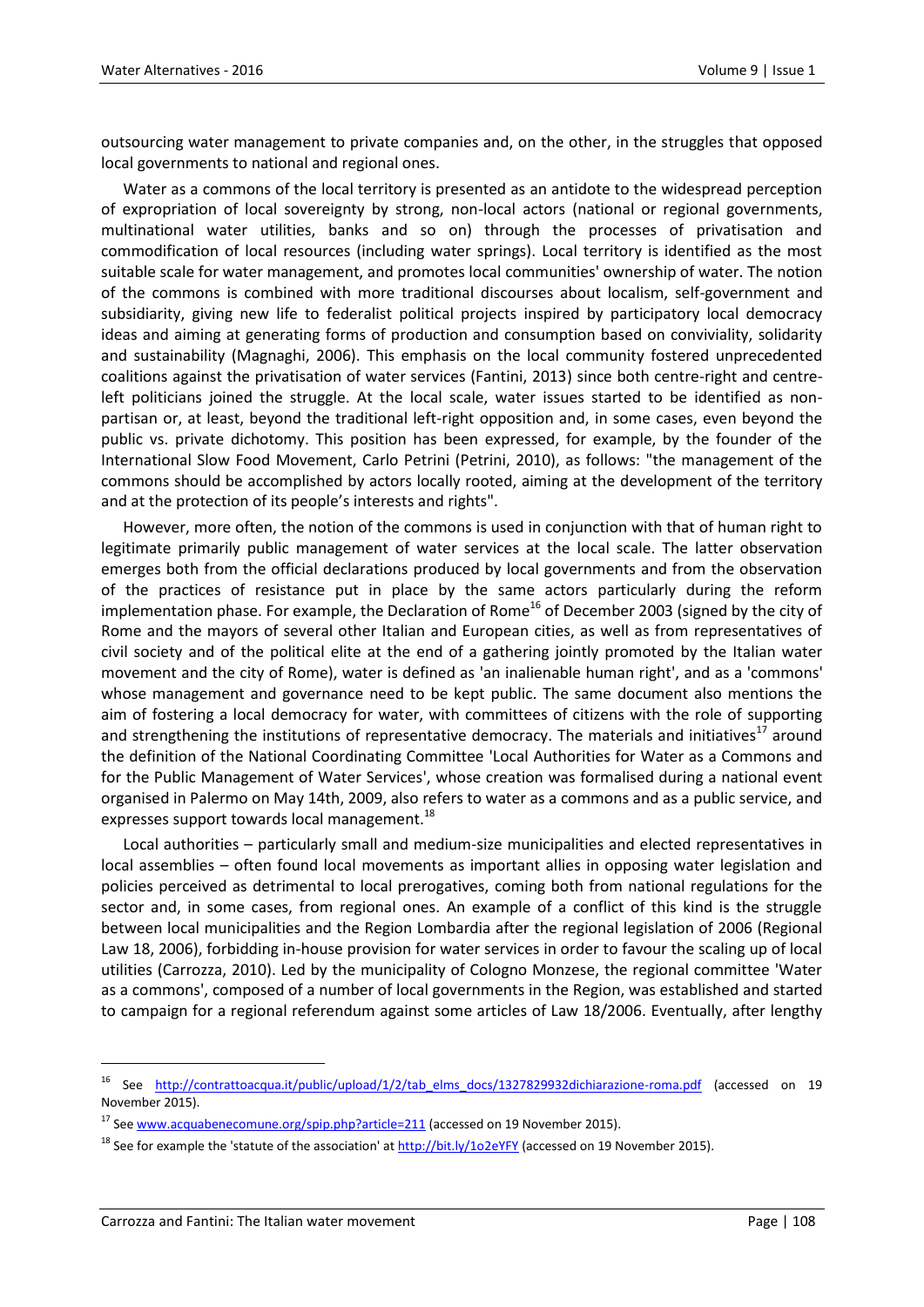negotiations with the Region, the regional law was modified by reintroducing the choice of public governance of water services in the Region, $19$  in the form of in-house provision.

In this and in other episodes of resistance led by local authorities, the notion of water as a commons is closely linked and combined with that of public management of water services, as for example in initiatives related to re-municipalisation. 'Re-municipalisation of water services' was the central aim of the citizens' initiative bill drafted by the Forum in 2006 (see section one). Subsequently, in 2009, the Forum invited the elected local councils to take a stand against the Ronchi decree and to take the commitment to 're-municipalise from below', by amending the Municipal or Provincial Statute with the declaration that water services are 'local services without economic relevance'. Several municipalities started this process, including major cities such as Turin and Venice.<sup>20</sup> In the case of Venice, for example, a new article '2 bis' has been inserted into the Municipal Statute in 2010, defining water as 'a commons and a public good', reaffirming 'the principle of the public management and governance of water'.<sup>21</sup>

The relevance of water services for local governments in Italy needs to be read in historical perspective. The key role of municipalities in the area of local public services may be considered a structural feature of the Italian economy of the twentieth century. It spread through the initiative of municipalities and provinces of the time, and found consolidation in legislation in the beginning of the previous century. There was convergence of the different political parties of the time (socialist, catholic and liberal) in a decision to exclude the private enterprises from the provision of essential services. The opposition of the local authorities to implement European regulation promoted in the early 1990s can, in the Italian case, be explained by the rooted consideration of water management as a constitutive component of local governance and identity.

In this respect, the notion of water as a commons provides a simple and direct way to highlight the intimate connection between water and local government. Thus in several initiatives local public fountains, springs and independent aqueducts have been celebrated as symbols of resistance to neoliberalism and privatisation reforms by virtue of their capacity to provide solutions both efficient and local to the problem of water management. An example is the case of the Associazione dei consorzi delle acque libere (the Association of the consortiums of the free waters), in the northern province of Biella.<sup>22</sup> Campaigns have been also launched to encourage the consumption of tap water – in Italy colloquially called 'the mayor's water' – regarded as good and safe, against the consumption of bottled water, regarded as expensive and not sustainable. Examples can be found in the campaign 'Imbrocchiamola' ('Let's put it in the jug'), launched by the magazine Altreconomia, promoting the consumption of tap water in public places, such as restaurants, cafes and canteens. Another example is the initiative promoted by some municipalities to install public dispensers of natural and sparkling water coming from the local aqueducts in different points of the city in order to enhance the understanding of water as a commons – according, for instance, to the Mayor of Parma, Federico Pizzarotti.<sup>23</sup>

<sup>&</sup>lt;sup>19</sup> Documentation and materials on the campaign can be found a[t http://bit.ly/23GJ9Db](http://bit.ly/23GJ9Db) (accessed on 31 January 2016).

<sup>&</sup>lt;sup>20</sup> Materials from, and the list of, the local governments that joined the campaign can be found at [www.acquabenecomune.org/spip.php?rubrique246](http://www.acquabenecomune.org/spip.php?rubrique246) (accessed on 30 January 2016).

<sup>21</sup> Statuto del Comune di Venezia, Deliberazione del Consiglio Comunale n. 25, 25 March 2013.

<sup>&</sup>lt;sup>22</sup> The story can be found a[t http://ricerca.repubblica.it/repubblica/archivio/repubblica/2009/11/15/il-paese-dell-acqua](http://ricerca.repubblica.it/repubblica/archivio/repubblica/2009/11/15/il-paese-dell-acqua-ribelle.html)[ribelle.html](http://ricerca.repubblica.it/repubblica/archivio/repubblica/2009/11/15/il-paese-dell-acqua-ribelle.html) (accessed on 30 January 2016).

<sup>&</sup>lt;sup>23</sup> [www.parmareport.it/inaugurata-la-quarta-fontana-del-sindaco-al-bizzozero/](http://www.parmareport.it/inaugurata-la-quarta-fontana-del-sindaco-al-bizzozero/) (Accessed on 23 November 2015). Pizzarotti belongs to Movimento Cinque Stelle (Five stars movement) an anti-establishment political group funded by comedian Beppe Grillo. Public water is one of the 'five stars' of this group, whose members have been also active in the water movement at local and national level.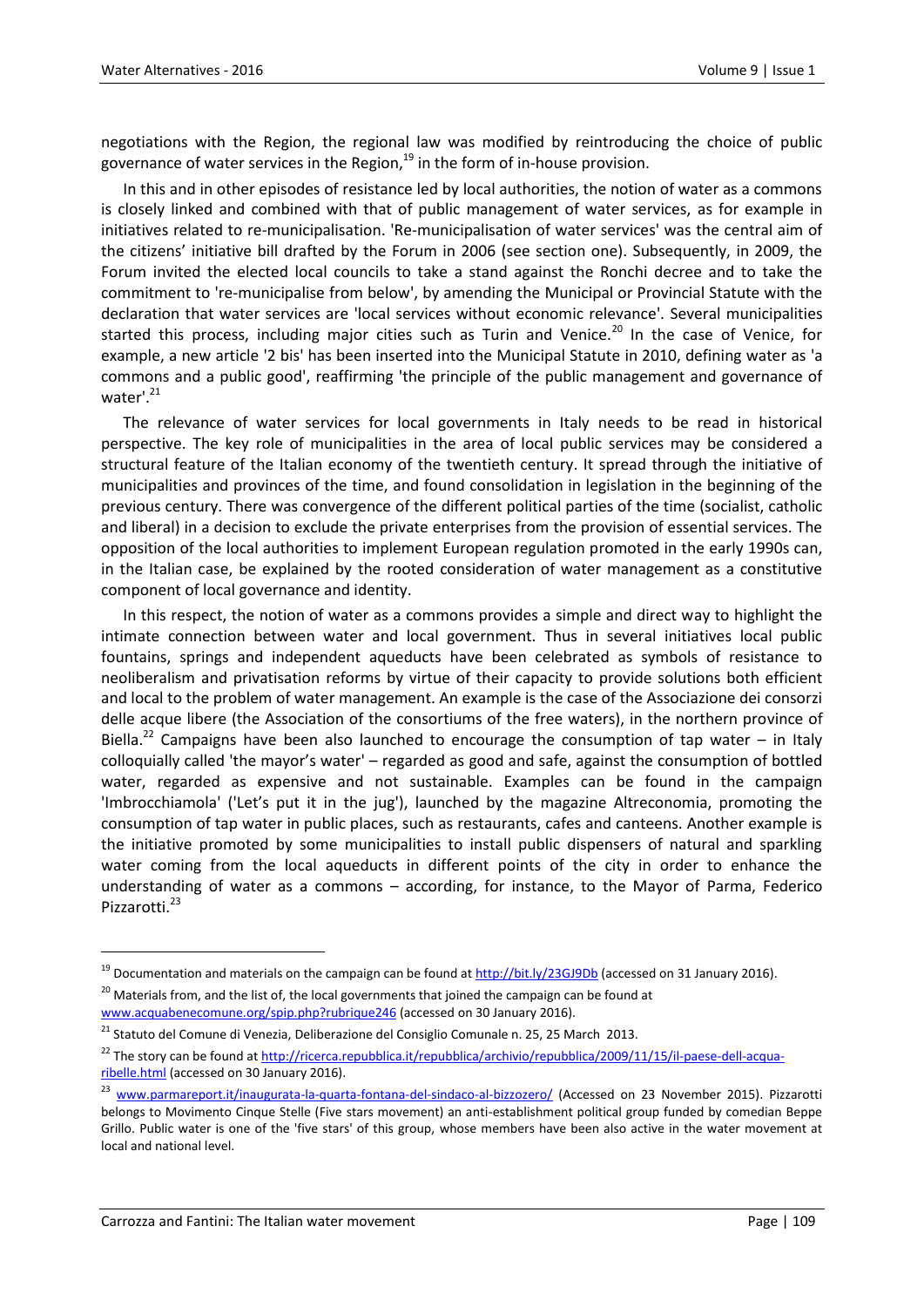At the local level, and particularly among the local authorities, a pragmatic kind of concern emerges in relation with the issue of local public finance constrained by the provisions of the Stability and Growth Pact, $24$  that is actually crucial for the maintenance of public management at the local scale. Some of the key actors associated with the water movement have recently launched the campaign for the socialisation of 'Cassa Depositi e Prestiti',<sup>25</sup> a bank created in 1850 to finance investments of public bodies and institutions, including local governments, using postal savings deposits as the main source of funds and partially privatised in 2003. Reclaiming the original purpose of this institution is framed as a precondition for funding an alternative way out of the crisis based on the collective management of commons such as water, and to fully implement the outcomes of the June 2011 referendum.

The water movement itself has strong local specificities and despite the existence of a national secretariat (the Forum), it has the character of a grassroots and decentralised mobilisation. Local committees preserved their autonomy vis-à-vis the Forum, and occasionally vibrantly reclaim it, fuelling the internal debate. The emphasis is on water as local commons facilitate the emergence of new – local – political identities and political communities, as highlighted by this activist.

For us there should not be a national and a local level within the movement. The Forum is a space for sharing, discussing and coordinating within a network of local territories. There should not be a single national referent for the whole movement. Everybody could speak in the name of the Forum as long as he/she is legitimated by being active in and representing a local territory. A specificity of our regional water committee in Puglia is that membership is based on geography and not on previous political belongings. We wanted to avoid previous experiences of mobilisation such as the Social Forum, where people participate in the name of their previous identities: communists, ecologists, Catholics, trade unions… Here people represent their territory of origin. They could also have other affiliation, but what is important is that they are rooted in their territory. Interesting political dynamics are happening: for instance people initially joining the water committee as representative of a political party, Sinistra e Libertá, later abandoning their original political affiliation to become 100% water activists.<sup>26</sup>

Water as a local commons confirms the power of water in terms of production of locality (Mosse, 1997), facilitating the creation or the strengthening of local social relationships and enabling pathways of rediscovery and reinvention of concepts such as 'territory' and the 'local community'.

#### **Claiming participation: Water as a commons beyond the state and the market**

A third understanding of the commons, emphasising the dimension of democratic and direct participation by citizens, informed the idea of water as a commons beyond the state and the market. This formula implies not only the rejection of neoliberal policies of water services privatisation, but also the request of new forms of political participation and self-government, beyond the traditional public governance systems and beside the classical institutions of representative democracy. These ideas gained relevance and primacy during the 2011 referendum campaign and its aftermaths in response to a perceived crisis of democracy, as affirmed by water activists Tommaso Fattori while commenting on the referendum results.

This vote was against privatisation but also against the old public model, which has at this time been completely subjected to, and aligned with, private and market reasoning. (…) This vote not only demands that private profit be thrown out of the commons but it also demand for the re-publicisation of the public

<sup>&</sup>lt;sup>24</sup> The Stability and Growth Pact (SGP) is an agreement, among the 28 Member states of the European Union, to facilitate and maintain the stability of the Economic and Monetary Union. A primary objective of the fiscal regulations of the Pact is the control of the net indebtedness of local authorities (the so-called 'internal stability pact').

<sup>&</sup>lt;sup>25</sup> See [www.perunanuovafinanzapubblica.it](http://www.perunanuovafinanzapubblica.it/) and the book published by Luca Martinelli and Antonio Tricarico (2013) "La posta in gioco", Altraeconomia.

 $26$  Margherita Ciervo, Puglia Water local committee, interview with the authors, April 2013.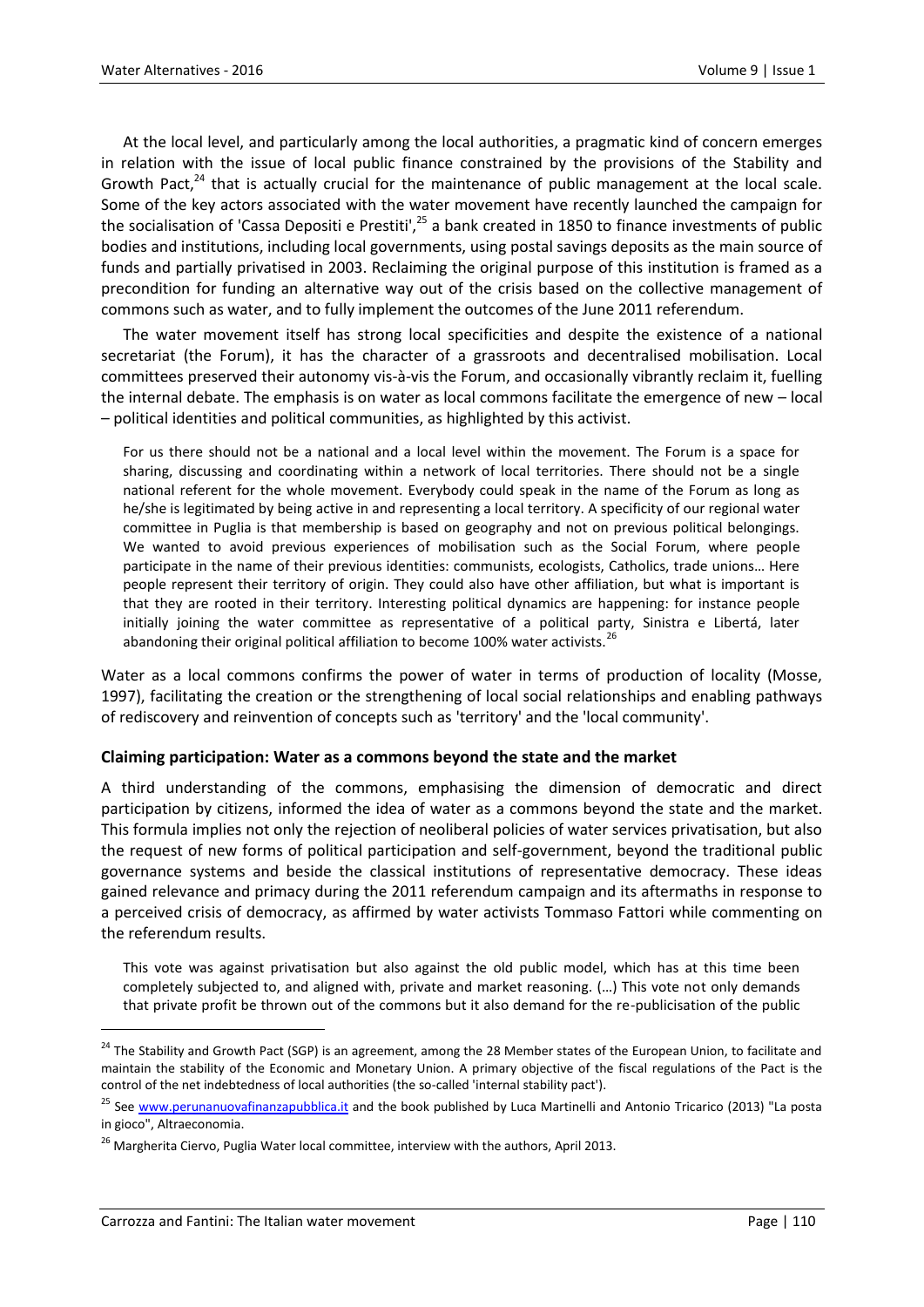realm and its *commonification*. (…) Commonification is the introduction of elements of self-government of the good by the citizens within public management bodies (Fattori 2013: 377, 382 and 385).

This trend in Italy recalls the broader theoretical and political debate taking place at the global level – mainly inspired by the work by Antonio Negri and Michael Hardt (2000, 2004, 2009) – affirming the urgency to counter neoliberal globalisation and capitalism by shifting 'from the public to the commons' (Dardot and Laval, 2010, 2014: for the Italian debate see Marella, 2012). Negri and Hardt use the expression commons referring not merely to natural resources – air, water, lands and so on – but also to everything produced from, and used for, social relationships such as "the languages we create, the social practices we establish, and the modes of sociality that define our relationships" (Negri and Hardt, 2009: 8). In the perspective of Negri and Hardt, the 'commons' basically surrounds us, even if neoliberal policies make it difficult to acknowledge that (ibid). New ways of governing the commons, based on collective forms of production and consumption and on self-government, should therefore be experimented to overcome the dichotomy between the public and the private, forms of social organisation that have actually oppressed and almost made the commons ungraspable.

These ideas matured within the Italian water movement also through the encounter with a group of lawyers that participated in the Committee chaired by Stefano Rodotà (hereafter Rodotà Committee), appointed by the national Minister of Justice of the centre-left cabinet led by Romano Prodi in June 2007. As recalled by Ugo Mattei, one of the Rodotá Committee's members, "its task was to propose a reform of the provision on public property contained in the Italian Civil Code, in order to establish some principles governing the possibility and the limits of the privatisation of public assets" (Bailey and Mattei, 2013) with the main idea of 'reversing the trend' of the privatisation processes started in Italy in the 1990s (Mattei et al., 2007).

The Rodotà Committee proposed to reorganise the status of public property in the Civil Code by elaborating on the following

first technical definition of the commons, as a legal category and form of property different from both private and public ownership, deserving special protection at the constitutional level. In the definition of the Rodotà Committee, the commons are "goods that provide utilities essential to the satisfaction of fundamental rights of the person" and access to such goods remains no matter if the formal title of ownership is public or private and in all cases must be protected also in the interest of future generations (Bailey and Mattei, 2013).

The category would include natural resources, such as rivers, streams, lakes and other waters; the air; parks and so on: resources whose nature escapes the logic of property, and whose management is incompatible with the logic of the delegation to the state or to the market.<sup>27</sup>

While the Rodotá Committee proposal was never followed up and implemented on an institutional level, its theses found a receptive and fertile political ground in the water movement, and later inspired also other social and political struggles. Lawyers from the Rodotà Committee – in particular Stefano Rodotà, Ugo Mattei and Alberto Lucarelli – drafted the water referendum's questions and offered their expertise to comply with all the legal procedures to set up the referendum and to monitor its implementation in the aftermath. Thus these lawyers become points of reference for the movement, from both the theoretical and the legal/technical points of view. Their ideas were particularly influential among left-wing individuals and groups willing to adopt water as an 'entry point' to pursue a broader political strategy: exploring new forms of political engagement alternative to traditional left-wing

 $27$  Report accompanying the bill drafted by the Rodotà Committee, available at

[www.giustizia.it/giustizia/it/mg\\_1\\_12\\_1.wp?facetNode\\_1=0\\_10&facetNode\\_2=0\\_10\\_21&previsiousPage=mg\\_1\\_12&contentId](http://www.giustizia.it/giustizia/it/mg_1_12_1.wp?facetNode_1=0_10&facetNode_2=0_10_21&previsiousPage=mg_1_12&contentId=SPS47617) [=SPS47617](http://www.giustizia.it/giustizia/it/mg_1_12_1.wp?facetNode_1=0_10&facetNode_2=0_10_21&previsiousPage=mg_1_12&contentId=SPS47617) (accessed 24 November 2015).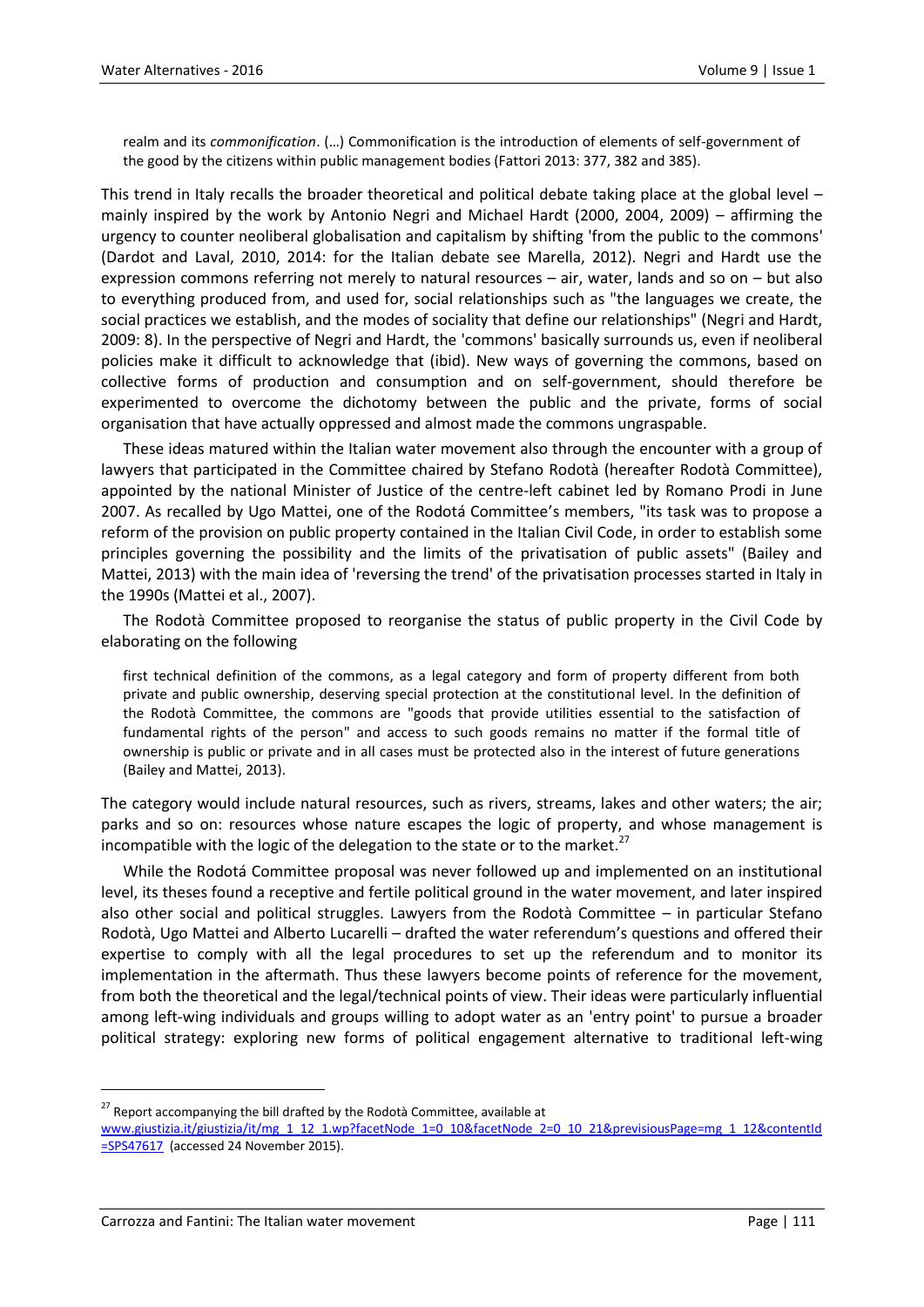parties and trade unions, after the pulling back of the alter-mondialisation season, as autobiographically noted by the activist Tommaso Fattori:

The water movement is largely the child of the 'alter-mondialist season'. The choice, of focusing for years on one theme and on one specific campaign was sometimes looked on with suspicion and smugness if not openly criticised for its partial nature. Many of us, on the contrary, have been convinced that water – as a material substance but also symbolically – was the cornerstone on which to rebuild the broadest possible horizon of democracy and commons. (…) There was also a need, after that terrible defeat of the mobilisation for peace and against the wars in Iraq and Afghanistan, to regain trust in collective action.<sup>28</sup>

The reference to water as a commons 'beyond the state and the market', implying greater spaces for political participation and self-government by the citizens, became hegemonic within the movement in the aftermath of the referendum. This was a reaction to the fact that the referendum outcomes were only partially implemented by national and local authorities. In August 2011, a few months after the referendum the national government led by Silvio Berlusconi tried to reintroduce by decree the norms repealed by the first question of the referendum. Only a year later the Constitutional Court declared that decree unconstitutional. Similarly, the second question of the referendum has never been fully implemented. The independent Authority for Gas and Energy was given the mandate to elaborate the new method to calculate the water tariff, but the Forum has dismissed the outcome of its work, because it does not eliminate the remuneration of capital from the water tariff.

Thus national and local institutions of representative democracy were deemed in collusion with, or subjugated to, the interest of financial capital and the neoliberal austerity plans imposed by unrepresentative and undemocratic institutions such as the EU troika.<sup>29</sup> By referring to the commons, the Forum denounces this situation and elaborates an alternative.

It is precisely the ancillary role of the public institutions and public property with respect to private capital that now explains the desire of the movements to rebuild the commons realm as the opposite of the property, that is, to set it outside the binary logic of public-private property (Fattori, 2013: 383).

The idea of commons beyond the state and the market implies also a critique of the institutions of representative democracy, as denounced by Paolo Carsetti, member of the Forum's secretariat.

What we have seen after the referendum is a crisis of democracy, a crisis of the representative democracy, like the Parliament, which could not, or most probably, would not, implement the popular will expressed through the referendum. Therefore, as Water Forum we had to play a substituting role, acting as the stewards of the referendum results and of the commons.  $30$ 

Similarly, Bailey and Mattei describe the struggle by the Forum for the implementation of the referendum's results as 'a constitutional movement'. They see in this process the evidence of "a major clash between representative and direct democracy" with the commons movement "filling a crucial vacuum where representative politics has failed by offering alternative channels for political engagement" Bailey and Mattei, 2013: 977).

The idea of the commons as a notion introducing new spaces for democratic participation in the public realm gained support also among social actors supporting traditional public management such as

 $^{28}$  Tommaso Fattori, Fluid Democracy: The Italian Water Revolution, September 2001, [www.transform-network.net/journal/issue-092011/news/detail/Journal/fluid-democracy-the-italian-water-revolution.html](http://www.transform-network.net/journal/issue-092011/news/detail/Journal/fluid-democracy-the-italian-water-revolution.html)

<sup>(</sup>accessed on 23 November 2015).

<sup>&</sup>lt;sup>29</sup> The term is vernacularly used in contemporary Europe to label the joint initiative by the European Commission (EC), the European Central Bank (ECB) and the International Monetary Fund (IMF) in addressing economic and financial issues within the European Economic and Monetary Union.

 $30$  Paolo Carsetti, Italian Water Movements Forum's secretariat, interview with the authors, Rome, 14 September 2012.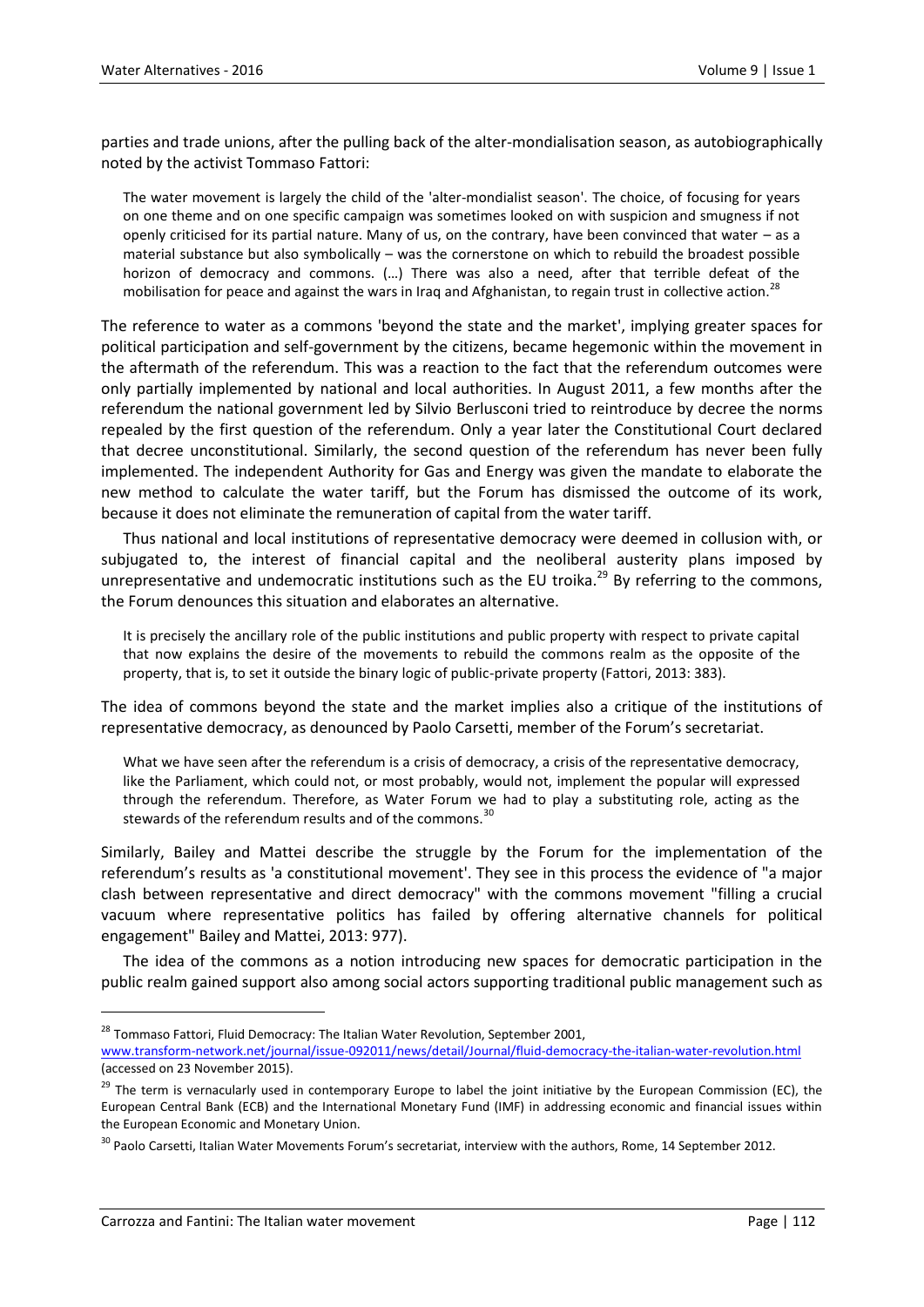the CGIL (Italian General Confederation of Labour), the biggest Italian trade union, although it never became mainstream in this environment. As acknowledged by Corrado Oddi, a trade union official within CGIL Public Sector section and water activist:

Within CGIL I was among the very firsts to introduce the notion of the commons, although initially within the trade union this notion was seen with scepticism. The encounter between the trade unions and the water movement arose from the reflection that the notion of commons could revive the protection of labour. The commons should be taken away from the market; they can define a new public space. In this sense, we found the discourse about water as a paradigmatic one (...). This new public space is not a mere expression of the state; rather it entails a renovated protagonism by citizens and workers (…). When we talk about water as a commons we talk about a participatory public management. Water services should be managed by an agency under public law, allowing for participatory tools and spaces for the citizens and the workers. $31$ 

These ideas legitimised and upheld three main initiatives in the aftermath of the referendum. First, 'a civil obedience campaign', in the words of the Forum, for the self-reduction of the water bill: the Forum offered technical and legal support to all citizens for a self-reduction of the water bill equivalent to the profit rate removed by referendum as a symbolic way to denounce the lack of follow-up of the results of the second referendum questions and 'take out the profits from water'.

Second, in the name of the commons, the Forum attempted to introduce spaces and practices of 'participatory governance' (Bailey and Mattei, 2013) within the processes of re-municipalisation of water services. The pioneering and most quoted initiative has been the one promoted by the city of Naples, with the crucial support of the lawyers of the Rodotá Committee. In June 2011, one of them, Alberto Lucarelli, was appointed by the newly elected mayor of Naples as local councillor for the commons of the city of Naples. Ugo Mattei was appointed as the deputy head of the local water utility, a public-private company that was later re-municipalised through its transformation into an agency under public law called ABC Naples (Acqua Bene Comune Napoli, Naples Water Commons). In doing so, the municipal government assumed the responsibility of the protection and promotion of the commons through the introduction in the City Statute of the notion of commons among the main goals and core values of the local government's political action. A specific emphasis was also put on people's direct participation in the local government and in the commons' management. In practice, the idea of 'participatory governance of the commons' has been implemented through the participation in the Board of the new water agency of two members (out of five) appointed by local environmental movements and with the establishment of a Monitoring Committee: a body composed by representatives of citizens, utility's workers and environmental associations, with advisory, control and information functions, in particular with respect to the main decisions regarding the planning and programming of the service (Lucarelli, 2011). In spite of becoming "a hub for commons' activism" inspiring national and initiatives such as "a campaign for a 'European Charter of the Commons', to be proposed as a citizen's initiative to the European Commission" (Bailey and Mattei, 2013), the experience of Naples remained isolated and has not been replicated in the rest of the country.

A third initiative inspired by the idea of the commons beyond the state and the market has been the attempt to link up with other social movements under the banner of the commons. The referendum victory and the experience of Naples catalysed the attention of other social movements, willing to emulate the Forum and replicate its success. In this respect, the most influential and long-lasting experience is the one of the Teatro Valle, a historical public theatre in Rome that was squatted by some workers of the cultural industries the day after the 2011 referendum to prevent its sale to private investors by reclaiming culture as commons (Jop, 2012; Bailey and Marcucci, 2013). Thanks to the

<sup>&</sup>lt;sup>31</sup> Corrado Oddi, Italian Water Movements Forum's secretariat and CGIL, interview with the authors, Rome, 14 September 2012.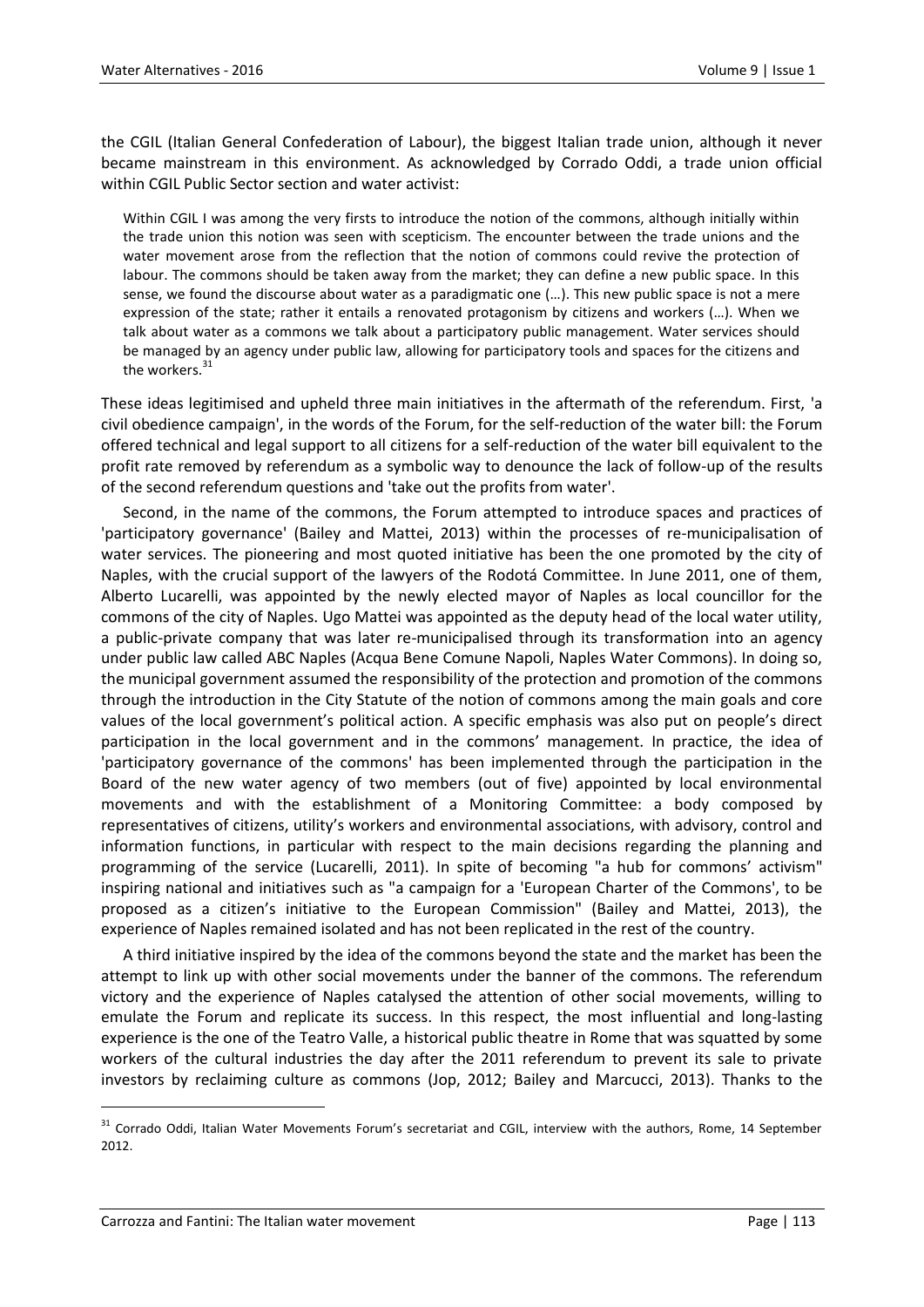collaboration with Ugo Mattei, the occupants created the Foundation Teatro Valle as a Commons to self-govern and manage the theatre. In other cases, water activists shared and introduced into different social struggles the experience of the Forum. For instance, Attac and Forum activist Marco Bersani together with Luca Martinelli, a journalist expert on water issues, have been among the main promoters of the Forum for a new public finance. Moreover, within the Forum there have been several attempts to unify these and others struggles under the idea of the 'commons movement' (Mattei. 2013; Fattori, 2013) or 'the democracy of the commons' (Bersani, 2011). Thus previous existing struggles such as the NO TAV/Turin-Lyon high-speed railways opposition were reframed along the commons narrative (Zucchetti, 2013).

Highly disputed within the Forum itself, and less successful, have been the attempts to capitalise on the experience and the consensus around water as commons in the institutional political sphere. For instance, Ugo Mattei has been among the promoters of a new political party/subject for the commons called ALBA – Alleanza Lavoro, Beni Comuni e Ambiente (Alliance for Labour, the Commons and the Environment) ahead of the 2013 national elections, which in the end was not formalised. During the 2013 local elections different water activists joined local parties and coalitions named after the commons, among bitter debates within the Forum as recalled by activist Mariangela Rosolen.

I personally believe that the idea of a Commons Party is foolish. We told them that they would have not gone far and the elections results later confirmed we were right. That was an instrumental use of the commons. But as a movement we are different, we cannot and should not follow the logics and the practices of political parties.<sup>32</sup>

Finally, the understanding of water as a commons beyond the state and the market, with its emphasis on direct participation and "the fundamental claims of the commons movement: sharing, decommodification and self-management" (Fattori, 2013: 383) informed also the internal practices of the movement and its self-representation. Marco Bersani describes, for instance, the Forum internal principles and practices as being radically alternative to other models for collective action – such as the traditional political parties. He points at the decentralised and territorial structure that makes possible a broader participation, at the substitution of the practice of delegation with a process of ongoing consultation among the activists, and at the rule of consensus as the main decision-making method (Bersani, 2011: 100).

#### **CONCLUSION: COMMONALITIES, AMBIGUITIES AND THE POLITICS OF THE COMMONS**

The Italian case indicates the commons as a powerful reference for holding together a plurality of actors, ideological backgrounds, political claims and initiatives. This reference proved effective in obtaining the unprecedented victory of the 2011 referendum, in shaping the water movement's identity and in inspiring other mobilisations. Our analysis suggests that this is largely due to the polysemy of the commons. We have identified three understandings of the commons – emphasising respectively universality, locality and participation – which inform different political claims coexisting, overlapping and sometimes competing within the Italian water movement.

In this section we discuss not only the commonalities between these three different understandings and claims but also the ambiguities beneath them, and we conclude by pointing at the theoretical and practical implications of this polysemy.

<sup>&</sup>lt;sup>32</sup> Mariangela Rosolen, Turin local Water Committee and ATTAC activist, interview with the authors, Turin, 4 June 2012.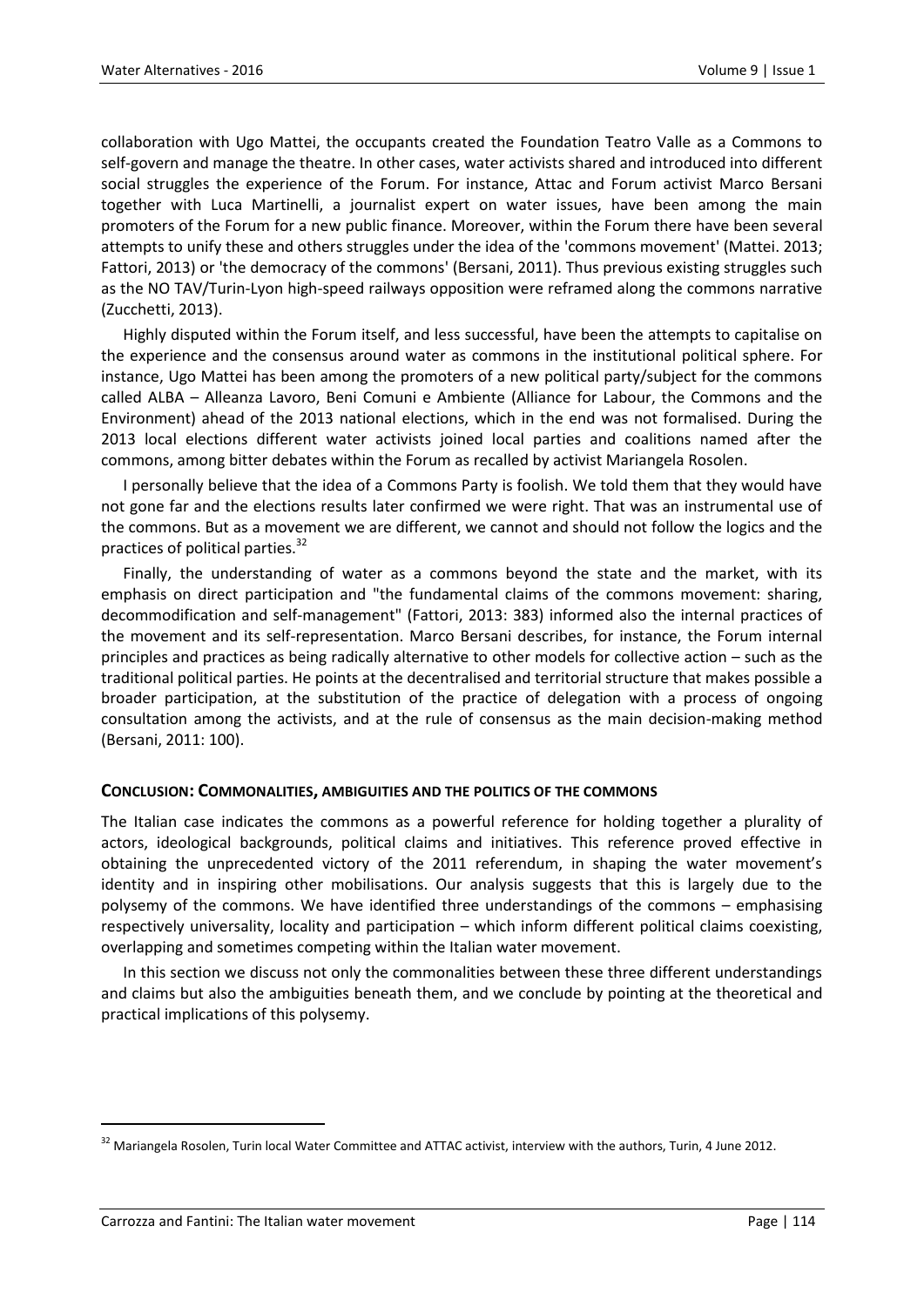#### **Commonalities**

There are several elements that recur throughout the historical trajectory of the movement and that are shared by the different understandings of the commons. First of all, by referring to water as a commons, the Italian water movement expresses and legitimises the refusal of water commodification and water services privatisation, in line with global water struggles.

Second, in the Italian case, the reference to the commons entails a critique of the traditional understanding and practices of representative democracy, including the expression of distrust *vis-à-vis* the national political elite (Belotti, 2015). By referring to the commons, activists suggest the need to shift the focus from the state/national governments towards others actors, scales and modes of governance: humankind and international institutions, territory and local authorities, citizens and the practices of direct participation.

Third, the systematic reference to water as human right *and* commons within the Italian water movement, with the two notions intermingling and being used to support the same political agenda, reinforce those analyses that understand the human rights and the commons approaches as complementary rather than antithetical in terms of political logics and strategies (Mirosa and Harris, 2012; Bywater, 2012; Perera, 2015). In the discourse of the Italian water movement the commons are theorised as a prerequisite for the fulfilment of fundamental human rights such as water (Rodotà, 2012; Lucarelli, 2013). Moreover, activists have been motivated by a moral understanding of human rights, rather than a mere legal or technical one, and considered privatising the commons as a violation of the universal right to water (Mazzoni and Cicognani, 2013).

Fourth, in all the three understandings the commons overlap and mingle with the idea of public governance and management of water services. This is partly due to the specific features of water services in Italy – highly capital- and knowledge-intensive – that seem to limit the options for alternative institutional settings and direct community management. Thus activists acknowledge that

the terrain of the commons and the 'public' are much more interwoven than appears to be the case when one remains hanging in the theory (…) it is also true that in many cases access to basic commons takes place only through public services, which are now being reclaimed by the social movements as commons (Fattori, 2013: 385).

At the same time, while we have underlined that these understandings coexist and overlap in the experience of the Italian water movement, we also suggest that the notion of the commons has evolved throughout the history of the movement according to political contingency and actors taking the lead. The three understandings vary in degree of legitimacy and effectiveness in orientating the movement's strategy and practices and in contributing to its main achievements: the first one being particularly important in laying the foundation of the movement, the second one less structured and visible but equally significant in organising political action at the local level, and the third one highly influential in the aftermath of the referendum and instrumental in transforming water into a 'cornerstone' (Fattori, 2013) or 'paradigmatic battle' (Bersani, 2011) for the commons and democracy.

#### **Ambiguities**

Different understandings of the commons imply also different ways of approaching water as a resource or different stands on the public-private continuum in water governance.

For instance, through the idea of 'water as a commons of humankind', activists prompted patterns of water resocialisation, pointing at the need to rediscover the universality and materiality of water as a natural resource essential for life, together with its socio-cultural dimensions and its centrality in shaping territories, societies and ecosystems. Thus they mobilised a plurality of knowledge and forms of expression, involving artists to make these dimensions more visible by dint of theatre pieces, and videos and photo exhibitions. Activists also collaborated with religious leaders and groups to emphasise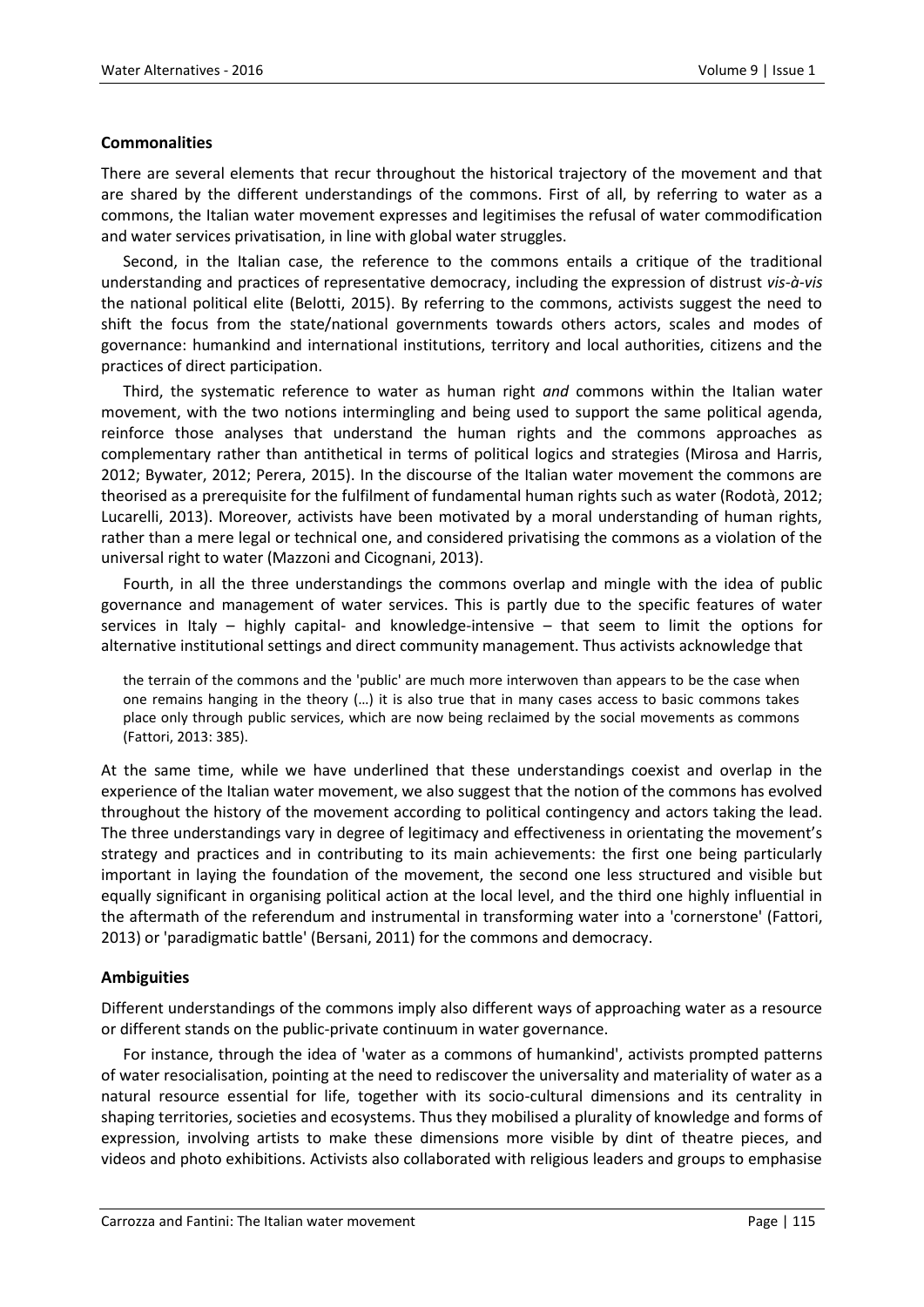the symbolic and spiritual dimensions of water as God's gift, and thus reinforcing and further legitimising the claims against its commodification and privatisation. The emphasis on the broader cultural and symbolic meanings of water and on the moral issues linked to its governance has proven effective in ensuring popular support among the public opinion (Mazzoni and Cicognani, 2013) and in widening the participation to the referendum campaign by individuals and groups external to the movement (Fantini, 2014).

However, this emphasis coexists with the approach inspiring the majority of the movement's initiatives, which narrow water to the mere issue of water services and understand it mainly from a juridical perspective. The preferred resort to legal frameworks and instruments to organise the struggle marginalised other knowledge and approaches (cultural, ecological, ethical) and ultimately limited the capacity of the movement to develop a more radical critique of the industrial water governance and management system.

A second – more contentious – example of these ambiguities is the tension between the different meanings associated with the idea of privatisation and with the nature of public services. These issues clearly emerged in the aftermath of the 2011 referendum, with the debate on what re-municipalisation entails in terms of the legal status of water utilities. On one side, sections of the movement and particularly the local authorities are mainly concerned with the ownership and control of water, which in most cases can be satisfied with public utilities in houses operating under private law. On the other side, the official position of the Forum after the referendum has been to advocate for a more radical remunicipalisation, implying the transformation of public utilities into special agencies under public law. This was, for instance, the goal of the citizens' initiative bills promoted locally in the aftermath of the referendum in different cities and towns to transform local water utilities from private law companies into public law agencies. While successful in collecting the requested citizens' signatures, the great majority of these bills have not received any follow-up or were rejected by a vote of the local assemblies because the movement failed in finding enough institutional support and allies within local authorities. Similar tensions emerged also in the implementation 'from below' of the cutting of the profit rate in water services tariffs in compliance with the second question of the 2011 referendum. While the Forum strongly advocated for revising the water tariffs, local authorities and public utilities were more cautious in doing that. Here the main divide is whether or not, and eventually up to which extent, water as a commons should be managed according to economic principles and markets logics, even when in 'public hands'. In these episodes, the water movement revealed its variegated nature in terms of political perspectives and agendas of its components.

#### **The politics of the commons**

Overall, the notion of the commons has been significant in terms of transforming people's views about water by re-socialising its symbolic and cultural dimensions, and inspiring political struggles such as the one culminating with the referendum. It has, however, had limited practical impact in terms of implementing alternative water services policies, governance and management. This is related to the fact that the initiatives of the water movement clashed with more powerful political agendas and economic interests, as well as with the current legal framework and technical dimension of water management in Italy. Our analysis suggests, in addition, that the polysemy of the commons, allowing to hold together heterogeneous claims, generates some ambiguities within the water movement, reflected in the difficulty to translate those claims into a coherent political project and alternative institutional frameworks for water governance and management. The wave of enthusiasm that followed the referendum victory left little space for a critical assessment of these ambiguities by scholars and activists.

Through the idea of the politics of the commons we aim at stimulating such critical reflection. With this expression we intend a peculiar political strategy fostered by a rather fluid interpretation of the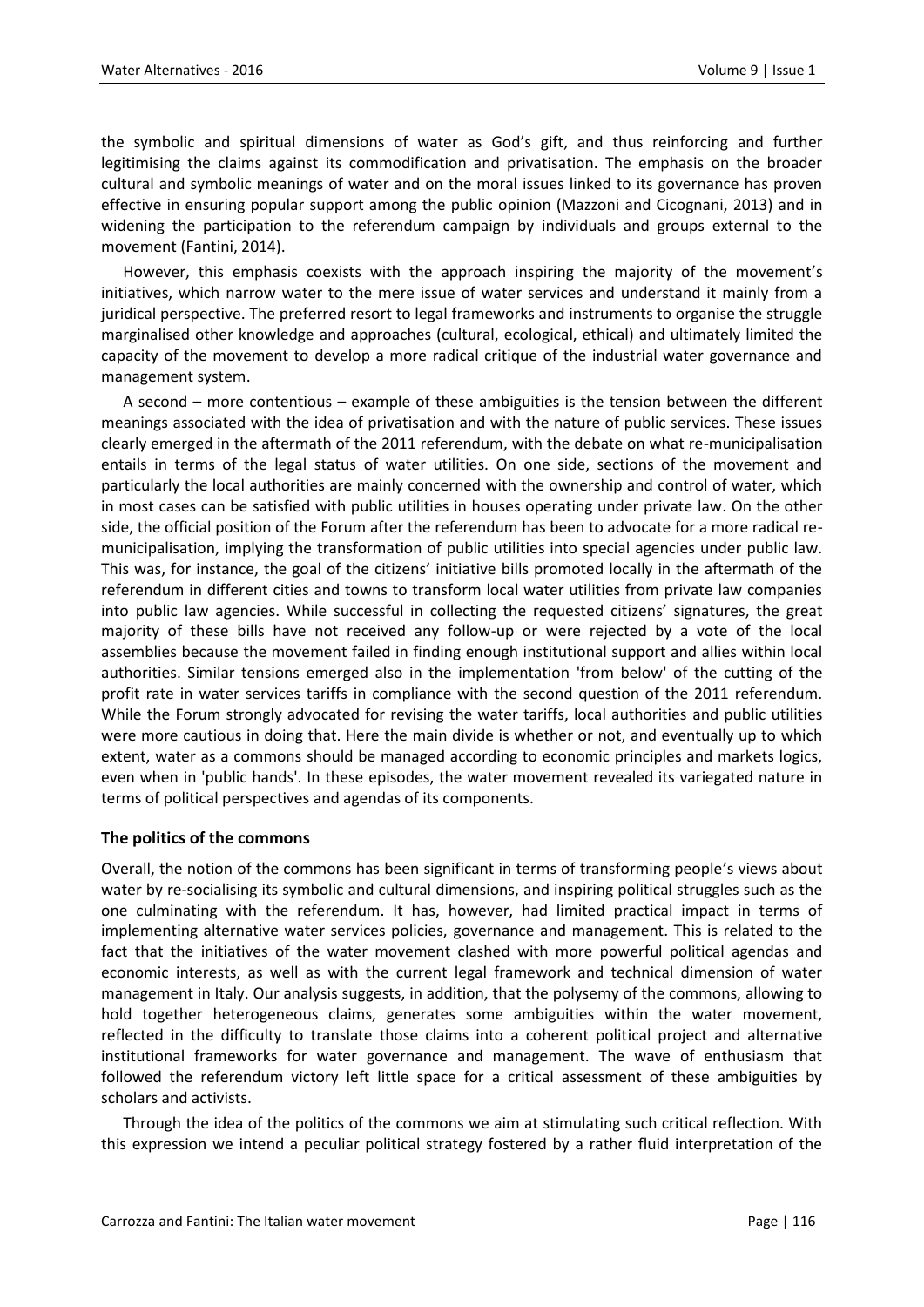concept of the commons. Thus the reference to water as a commons legitimises a plurality of claims on various issues – international solidarity, local government, political participation – beyond water governance and management. This is not a mere rhetorical issue of political alignment. The commons' vocabulary allows making sense of different activists' experiences, to (re)invent new collective identities, and to connect them with other national or international mobilisations. At the same time, the ambiguities characterising the politics of the commons challenge the idea of a homogeneous 'commons movement' which in some scholars' analysis (Bailey and Mattei, 2013; Lucarelli, 2013) and activists' aspirations (Bersani, 2011; Fattori, 2013) should unify a plurality of struggles into the 'democracy of the commons'.

Through the idea of the politics of the commons we suggest that water as a commons can mean different things at the same time in the same place. Even within a single mobilisation, the commons can legitimise and hold together a plurality of grievances, cultural backgrounds and political claims, not necessarily intimately coherent, and sometimes recurring to water to advance broader political projects.

From a theoretical perspective, this reinforces the call for more situated analysis of how commons and human rights approaches are used in different water struggles (Sultana and Loftus, 2015). It also suggests the need to think about the commons in more fluid ways, acknowledging the role of contingency and subjectivities in shaping anti-privatisation struggles and in making these struggles not necessarily coherent with the analytical categories usually applied for studying the commons.

From a practical perspective, activists should acknowledge this fluidity too. As pointed also by Karen Bakker (Bakker, 2008), water struggles would benefit from a more critical reflection on the strength and limits of different understandings of the commons. The Italian case shows how the polysemy of the commons has proven not only effective in unifying and holding together a plurality of actors and claims, but also more problematic in terms of identifying and implementing alternative water governance frameworks.

#### **ACKNOWLEDGMENTS**

We wish to acknowledge the Italian water activists for participating in our research, as well as the anonymous reviewers and the Water Governance Chair Group at UNESCO-IHE Institute for Water Education for their comments on the previous versions of this manuscript. Chiara Carrozza acknowledges the support of the Fundação para a Ciência e a Tecnologia (FCT) for the fellowship SFRH/BPD/73278/2010. Usual disclaimers apply.

#### **REFERENCES**

- Bailey, S. and Marcucci, M.E. 2013. Legalizing the occupation: The Teatro Valle as a cultural commons. *South Atlantic Quarterly* 112(2): 396-405.
- Bailey, [S.](http://muse.jhu.edu/results?section1=author&search1=Saki%20Bailey) and [Mattei,](http://muse.jhu.edu/results?section1=author&search1=Ugo%20Mattei) [U.](http://muse.jhu.edu/results?section1=author&search1=Ugo%20Mattei) 2013. Social movements as constituent power: The Italian struggle for the commons[.](http://muse.jhu.edu/journals/indiana_journal_of_global_legal_studies) *Indiana Journal of Global Legal Studies* [2](http://muse.jhu.edu/journals/indiana_journal_of_global_legal_studies)0(2): 965-1013.
- Bakker, K. 2007. The 'commons' versus the 'commodity': Alter-globalization, anti-privatization and the human right to water in the Global South. *Antipode* 39(3): 430-455.
- Bakker, K. 2008. The ambiguity of community: Debating alternatives to private sector provision of urban water supply. *Water Alternatives* 1(2): 236-252.
- Barlow, M. 2008. *Blue covenant: The global water crisis and the coming battle for the right to water.* New York: New Press.
- Belotti, F. 2015. Political participation and commons: The case study of the 'Water Common Good' referendum. *International Journal of Sociology and Social Policy* 35(9-10): 649-665.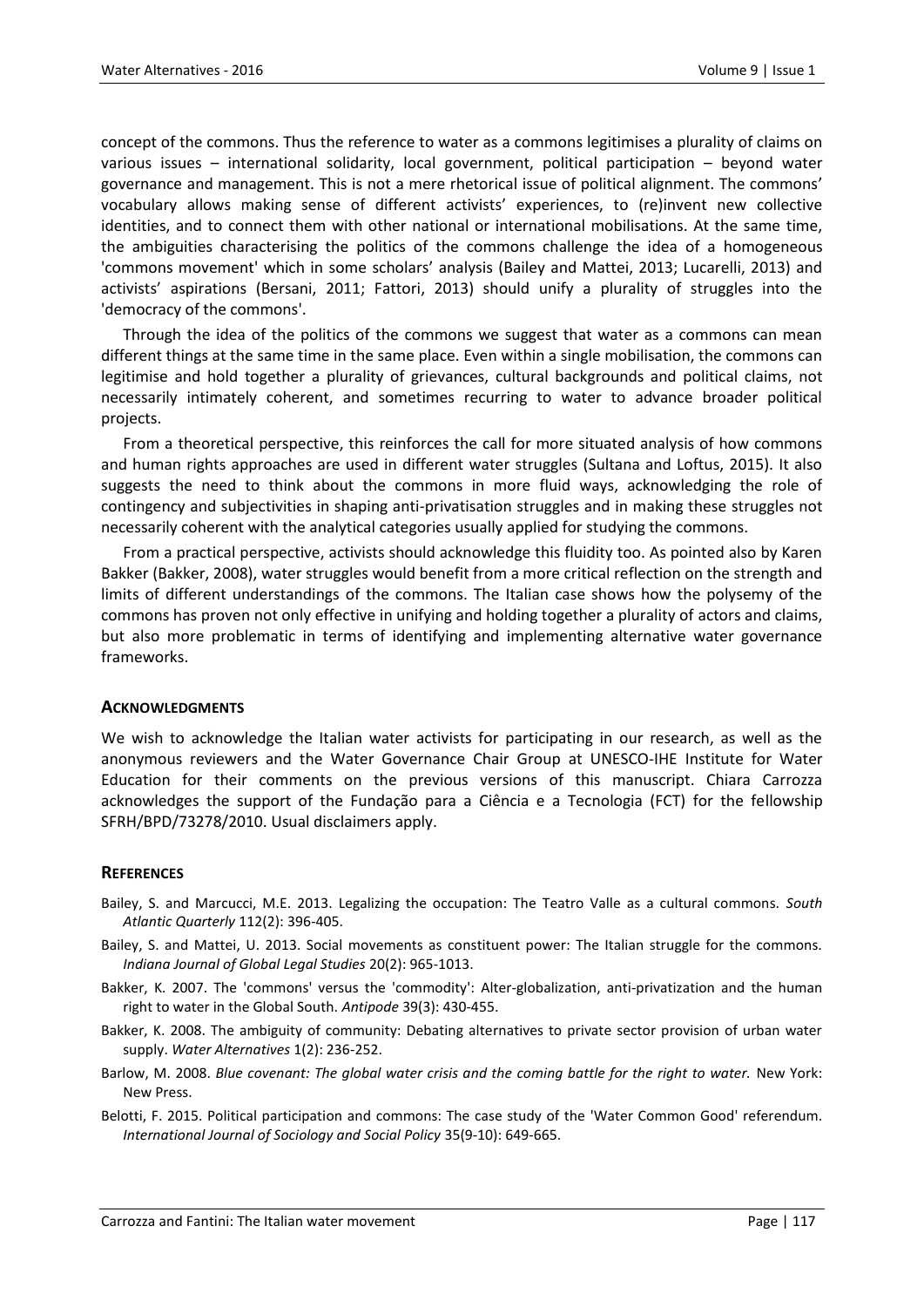- Bersani, M. 2011. *Come abbiamo vinto il referendum. Dalla battaglia per l'acqua pubblica alla democrazia dei beni comuni.* Roma: Edizioni Alegre.
- Bieler, A. 2015. Mobilising for change: The first successful European Citizens Initiative 'Water is a Human Right'. Paper presented at the ETUI Monthly Forum; Brussels/Belgium, 22 January 2015.
- Bywater, K. 2012. Anti-privatization struggles and the right to water in India: Engendering cultures of opposition. In Sultana, F. and Loftus, A. (Eds), *The right to water*, pp. 206 – 222, London: Earthscan.
- Carrozza, C. 2010. Privatising local public services between industrial legacy and political ambitions. *Local Government Studies* 36(5): 599-616.
- Carrozza, C. 2011. Italian water services reform from 1994 to 2008: Decisional rounds and local modes of governance. *Water Policy* 13(6): 751-768.
- Carrozza, C. 2013. The June referendums. A partial victory. In Bosco, A. and McDonnell, D. (Eds), *From Berlusconi to Monti*, pp. 244-261. New York and Oxford: Berghahn Books.
- Carrozza, C. and Fantini, E. (Eds). 2013. *Si scrive acqua. Attori, saperi e pratiche del movimento italiano per l'acqua.* Torino: aAcademia University Press.
- CEVI (Centro di Volontariato Internazionale) (n.d.) *Acqua: Fino ad esaurimento scorte.* Pubblicazioni sul tema, Udine: CEVI.
- CEVI (Centro di Volontariato Internazionale). 2003. *Acqua bene comune dell'umanità.* Udine: CEVI.
- Ciervo, M. 2009. *Geopolitica dell*'*acqua*. Roma: Carocci.
- Dardot, P. and Laval, C.; 2010. Du public au commun. Revue du MAUSS, (1), pp. 111-122.
- Dardot, P. and Laval, C. 2014. *Commun: Essai sur la révolution au XXIe siècle*. Paris: La Découverte.
- Demos and Pi. 2011. Osservatorio sul Capitale Sociale degli Italiani. Il nuovo lessico della politica. Report July 2011. [www.demos.it/2011/pdf/1870rapporto\\_demoscoop30\\_18.07.pdf](http://www.demos.it/2011/pdf/1870rapporto_demoscoop30_18.07.pdf) (accessed on 25 November 2015)
- Fantini, E. 2013. Gli attori e il percorso storico del movimento italiano per l'acqua bene comune. In Carrozza, C. and Fantini, E. (Eds), *Si scrive acqua. Attori, saperi e pratiche del movimento italiano per l'acqua*, pp. 20-41. Torino: aAcademia University Press.
- Fantini, E. 2014. Catholics in the making of the Italian water movement: A moral economy. *Partecipazione e Conflitto* 7(1): 35-57.
- Fattori, T. 2013. From the water commons movement to the commonification of the public realm. *South Atlantic Quarterly* 112(2): 377-387.
- Jampaglia, C. and Molinari, E. 2010. *Salvare l'acqua: contro la privatizzazione dell'acqua pubblica in Italia.* Milano: Feltrinelli Editore.
- Jop, S. (Ed). 2012. Com'è bella l'imprudenza. Arti e teatri in rete. Una cartografia dell'Italia che torna in scena, ll lavoro culturale. [www.illavoroculturale.org](http://www.illavoroculturale.org/)
- Kishimoto, S.; Lobina, E. and Petitjean, O. (Eds). 2015. *Our public water future: The global experience with remunicipalisation.* Amsterdam: Transnational Institute.
- Klein, N. 1999. *No logo*. New York: Picador.
- Lucarelli, A. 2011. Beni comuni. Dalla teoria all'azione politica. Viareggio: Dissensi.
- Lucarelli, A. 2013. *La democrazia dei beni comuni: Nuove frontiere del diritto pubblico.* Bari: Laterza.
- Magnaghi, A. 2006. Dalla partecipazione all'autogoverno della comunità locale: Verso il federalismo municipale solidale. *Democrazia e Diritto* 3: 134-151.
- Marella, M. (Ed). 2012. *Oltre il pubblico e il privato: Per un diritto dei beni comuni.* Verona: Ombre corte.
- Massarutto, A. and Ermano, P. 2013. Drowned in an inch of water: How poor regulation has weakened the Italian water reform. *Utilities Policy* 24(2013): 20-31.
- Mattei, U. 2012. *Beni comuni. Un manifesto*. Bari: Laterza.
- Mattei, U. 2013. Protecting the commons: Water, culture, and nature. The commons movement in the Italian struggle against neoliberal governance. *South Atlantic Quarterly* 112(2): 366-376.
- Mattei, U.; Reviglio, E. and Rodotà, S. (Eds). 2007. *Invertire la rotta. Idee per una riforma della proprietà pubblica*. Bologna: il Mulino.